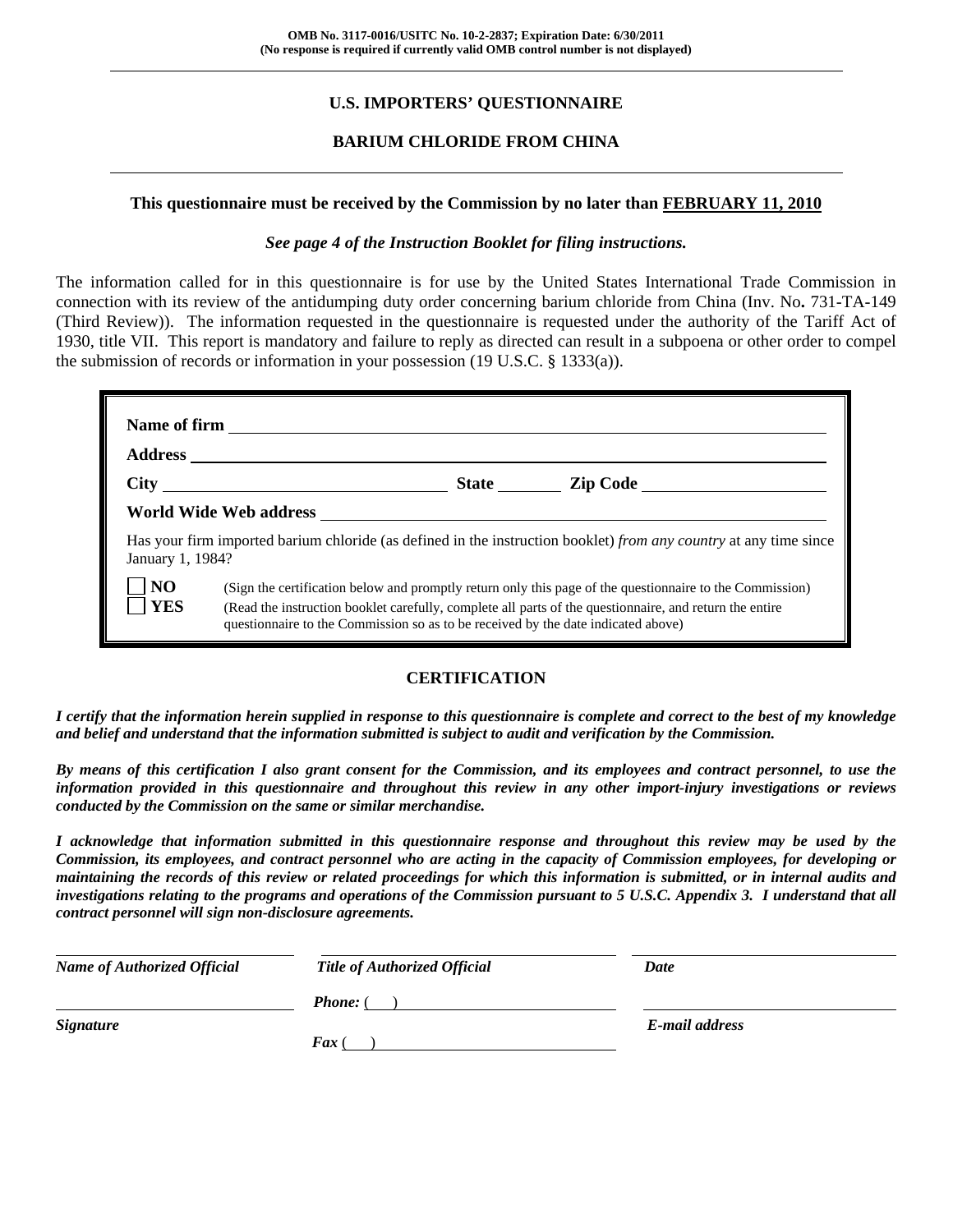# **PART I.—GENERAL INFORMATION**

 $\overline{a}$ 

The questions in this questionnaire have been reviewed with market participants to ensure that issues of concern are adequately addressed and that data requests are sufficient, meaningful, and as limited as possible. Public reporting burden for this questionnaire is estimated to average 40 hours per response, including the time for reviewing instructions, searching existing data sources, gathering the data needed, and completing and reviewing the questionnaire. Send comments regarding the accuracy of this burden estimate or any other aspect of this collection of information, including suggestions for reducing the burden, to the Office of Investigations, U.S. International Trade Commission, 500 E Street, SW, Washington, DC 20436.

I-1a. **OMB statistics.--**Please report below the actual number of hours required and the cost to your firm of preparing the reply to this questionnaire and completing the form.

hours dollars

- I-1b. **OMB feedback.--**We are interested in any comments you may have for improving this questionnaire in general or the clarity of specific questions. Please attach such comments to your response or send them to the above address.
- I-2. **Establishments covered.--**Provide the name and address of establishment(s) covered by this questionnaire (see page 3 of the instruction booklet for reporting guidelines). If your firm is publicly traded, please specify the stock exchange and trading symbol.

|           | <b>Ownership.</b> --Is your firm owned, in whole or in part, by any other firm? |           |
|-----------|---------------------------------------------------------------------------------|-----------|
| $\Box$ No | $\Box$ Yes--List the following information.                                     |           |
|           |                                                                                 | Extent of |
| Firm name | Address                                                                         | ownership |
|           |                                                                                 |           |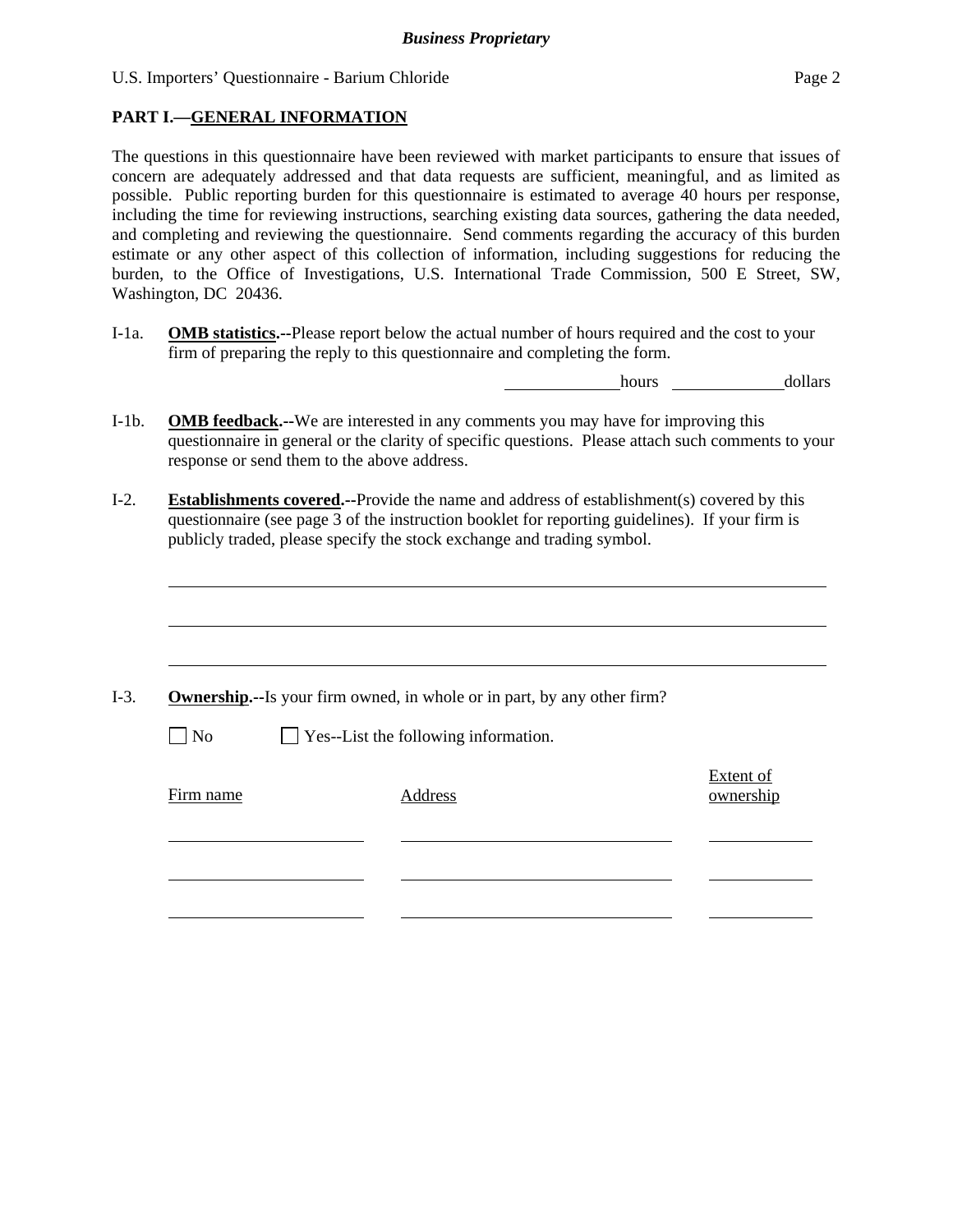# **PART I.--GENERAL INFORMATION***--Continued*

| $\Box$ No             |                                                   | $\Box$ Yes--List the following information.              |                                                                                                                                                                                                                                                                                              |
|-----------------------|---------------------------------------------------|----------------------------------------------------------|----------------------------------------------------------------------------------------------------------------------------------------------------------------------------------------------------------------------------------------------------------------------------------------------|
| Firm name             |                                                   | <b>Address</b>                                           | Affiliation                                                                                                                                                                                                                                                                                  |
|                       |                                                   |                                                          |                                                                                                                                                                                                                                                                                              |
|                       |                                                   |                                                          |                                                                                                                                                                                                                                                                                              |
|                       | countries other than China to the United States?  |                                                          | Related importers/exporters from all other countries.--Does your firm have any related firms,<br>either domestic or foreign, which are engaged in importing barium chloride from countries other<br>than China into the United States or which are engaged in exporting barium chloride from |
| $\Box$ No             |                                                   | $\Box$ Yes--List the following information.              |                                                                                                                                                                                                                                                                                              |
| Firm name and country |                                                   | Address                                                  | Affiliation                                                                                                                                                                                                                                                                                  |
|                       | are engaged in the production of barium chloride? |                                                          | Related producers.--Does your firm have any related firms, either domestic or foreign, which                                                                                                                                                                                                 |
|                       |                                                   | Yes--List the following information.                     |                                                                                                                                                                                                                                                                                              |
| N <sub>o</sub>        |                                                   | Address                                                  | Affiliation                                                                                                                                                                                                                                                                                  |
| Firm name             |                                                   |                                                          |                                                                                                                                                                                                                                                                                              |
|                       |                                                   |                                                          |                                                                                                                                                                                                                                                                                              |
|                       |                                                   |                                                          |                                                                                                                                                                                                                                                                                              |
|                       |                                                   | barium chloride. More than one answer may be applicable. |                                                                                                                                                                                                                                                                                              |
| Importer of record    |                                                   |                                                          | Nature of import operations.--Please indicate the nature of your firm's importing operations on<br>Takes title to the imported product(s)                                                                                                                                                    |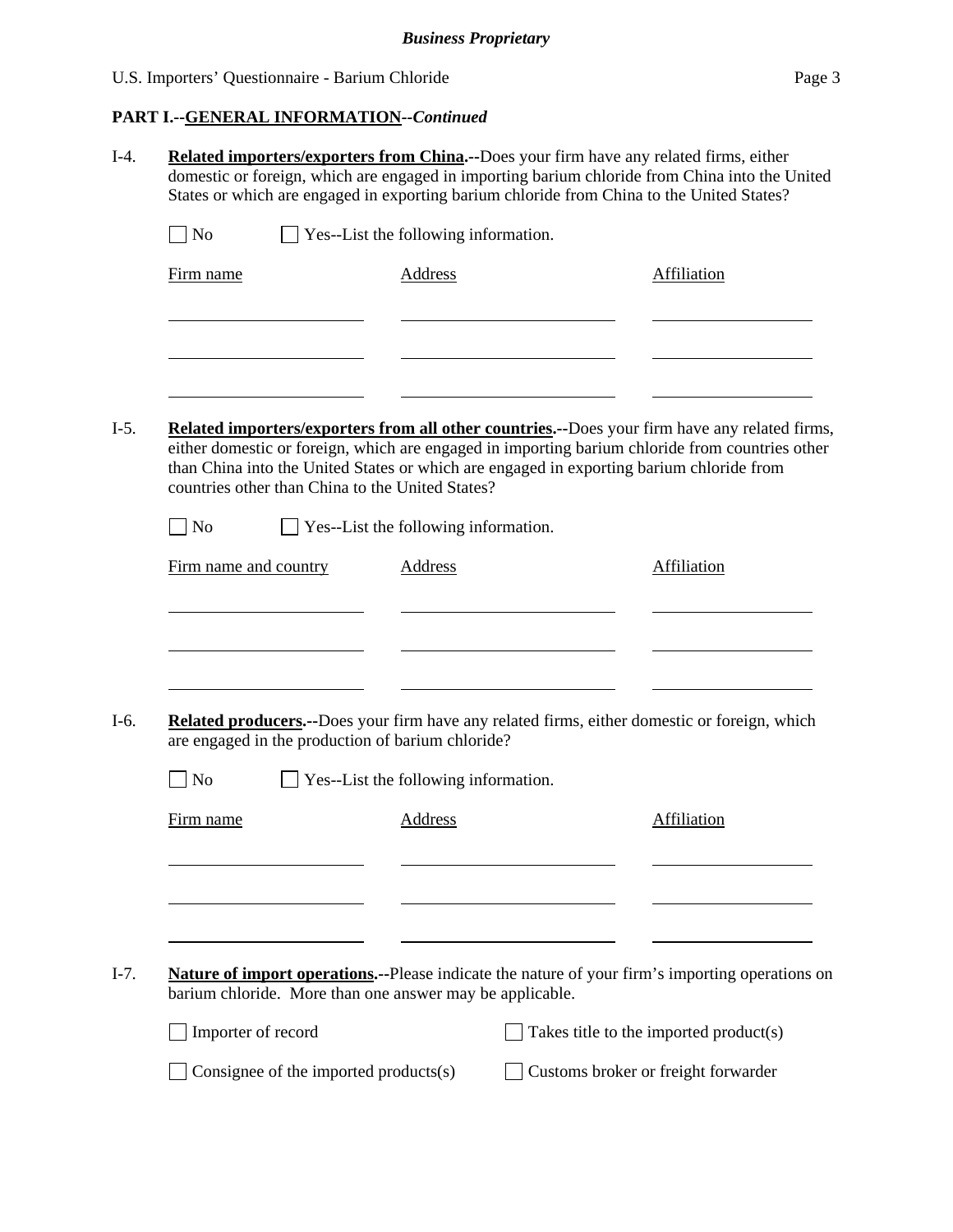# **PART I.--GENERAL INFORMATION***--Continued*

I-8. **Consignees.--**If your firm is an importer of record of barium chloride but is not the consignee, please list the consignees below (firm name, address, telephone number, and individual to contact).

| Firm name                        |     | Address        |                                                                            | Contact person and phone<br>number                                                                                                                                                                                                                                                                 |
|----------------------------------|-----|----------------|----------------------------------------------------------------------------|----------------------------------------------------------------------------------------------------------------------------------------------------------------------------------------------------------------------------------------------------------------------------------------------------|
|                                  |     |                |                                                                            |                                                                                                                                                                                                                                                                                                    |
|                                  |     |                | withdraws such merchandise from, foreign trade zones or bonded warehouses. | FTZs or bonded warehouse.--Please indicate whether your firm enters barium chloride into, or                                                                                                                                                                                                       |
| Foreign trade zones              |     | N <sub>o</sub> | Yes                                                                        |                                                                                                                                                                                                                                                                                                    |
| <b>Bonded warehouses</b>         |     | N <sub>o</sub> | Yes                                                                        |                                                                                                                                                                                                                                                                                                    |
| importation under bond) program. |     |                |                                                                            | <b>TIB.</b> --Please indicate whether your firm imports barium chloride under the TIB (temporary                                                                                                                                                                                                   |
| N <sub>o</sub>                   | Yes |                |                                                                            |                                                                                                                                                                                                                                                                                                    |
|                                  |     |                |                                                                            | <b>Business plan.</b> --In Parts II and III of this questionnaire we request a copy of your company's<br>business plan. Does your company or any related firm have a business plan or any internal<br>documents that describe, discuss, or analyze expected market conditions for barium chloride? |
|                                  |     |                |                                                                            |                                                                                                                                                                                                                                                                                                    |
| N <sub>o</sub>                   |     |                | requested documents, please explain why not.                               |                                                                                                                                                                                                                                                                                                    |
|                                  |     |                |                                                                            | Yes-Please provide the requested documents. If you are not providing the                                                                                                                                                                                                                           |
|                                  |     |                |                                                                            | <b>Other investigations.</b> --To your knowledge, has barium chloride subject to this review been the<br>subject of any other import relief investigations in the United States or in any other countries?                                                                                         |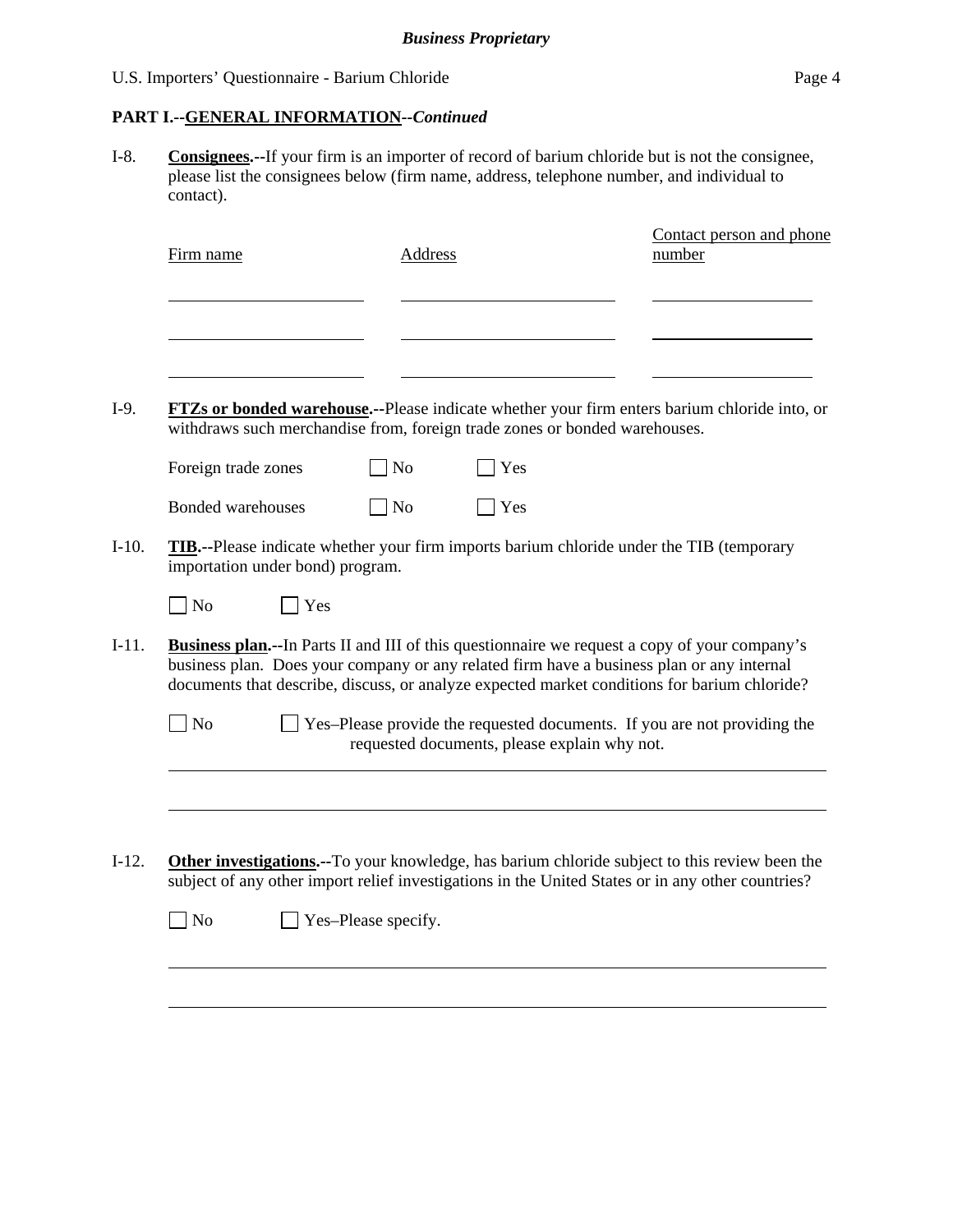# **PART II.--TRADE AND RELATED INFORMATION**

Further information on this part of the questionnaire can be obtained from Amy Sherman (202-205-3289, amy.sherman@usitc.gov). **Supply all data requested on a calendar-year basis**.

II-1. **Contact information (Trade).--**Who should be contacted regarding the requested trade and related information?

| Company contact: |                |                |  |
|------------------|----------------|----------------|--|
|                  | Name and title |                |  |
|                  |                |                |  |
|                  | Phone number   | E-mail address |  |

II-2. **Changes in operations.--**Please indicate whether your firm has experienced any of the following changes in relation to the importation of barium chloride since 1984?

| (check as many as appropriate)                     | (please describe) |
|----------------------------------------------------|-------------------|
| office/warehouse openings                          |                   |
|                                                    |                   |
|                                                    |                   |
| office/warehouse closings                          |                   |
|                                                    |                   |
|                                                    |                   |
|                                                    |                   |
|                                                    |                   |
|                                                    |                   |
|                                                    |                   |
|                                                    |                   |
|                                                    |                   |
|                                                    |                   |
|                                                    |                   |
|                                                    |                   |
| prolonged shutdowns or<br>importation curtailments |                   |
|                                                    |                   |
| revised labor agreements                           |                   |
|                                                    |                   |
|                                                    |                   |
|                                                    |                   |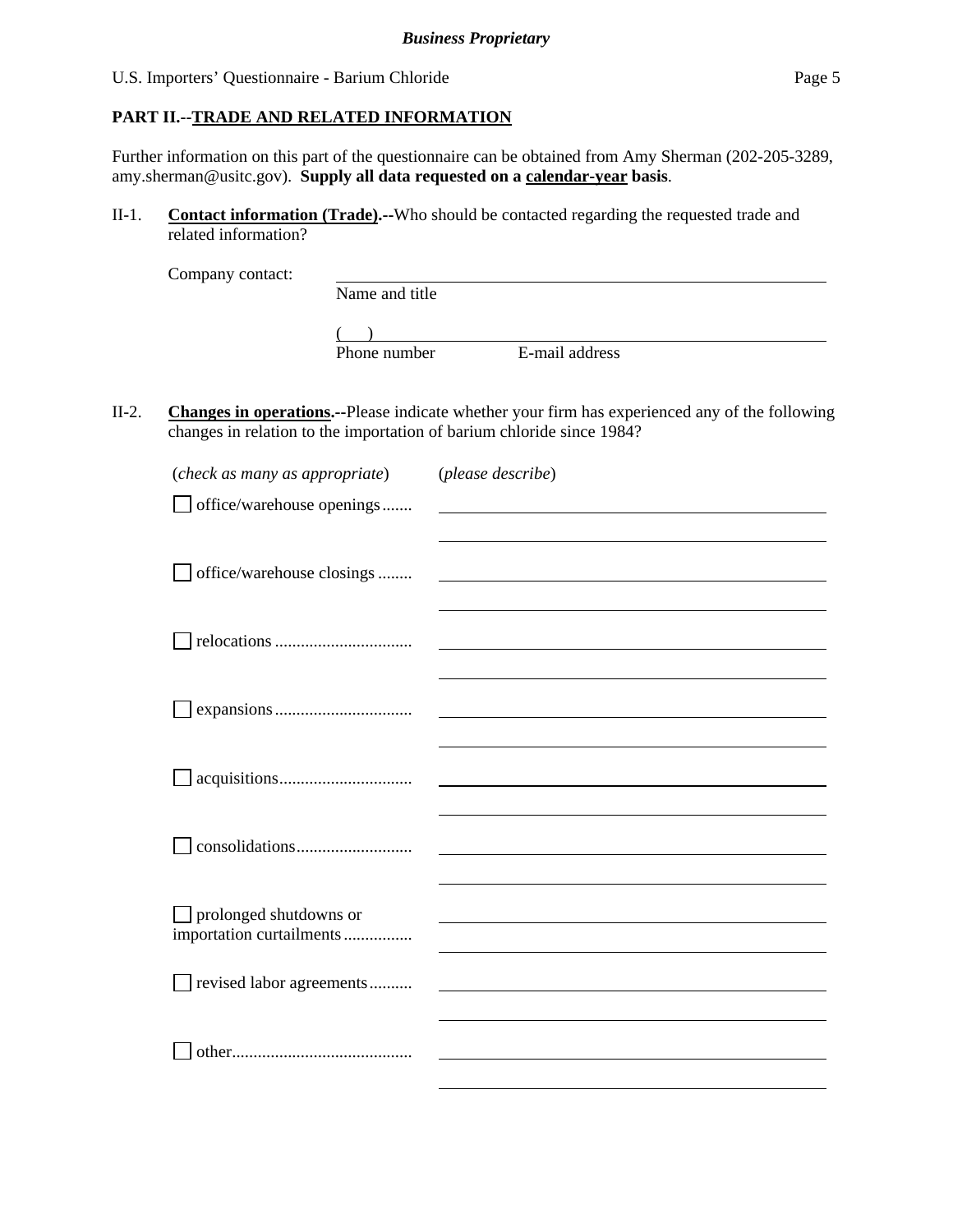# *Business Proprietary*

# U.S. Importers' Questionnaire - Barium Chloride Page 6

# **PART II.--TRADE AND RELATED INFORMATION***--Continued*

| the future?       | <b>Anticipated changes in operations.</b> --Does your firm anticipate any changes in the character of<br>your operations or organization (as noted above) relating to the importation of barium chloride in                                                                                                                             |
|-------------------|-----------------------------------------------------------------------------------------------------------------------------------------------------------------------------------------------------------------------------------------------------------------------------------------------------------------------------------------|
| $\Box$ No         | Yes-Supply details as to the time, nature, and significance of such changes<br>and provide underlying assumptions, along with relevant portions of<br>business plans or other supporting documentation that address this<br>issue.                                                                                                      |
|                   | Anticipated changes in operations in the event the order is revoked.--Would your firm<br>anticipate any changes in the character of your operations or organization (as noted above)<br>relating to the importation of barium chloride in the future if the antidumping duty order on<br>barium chloride from China were to be revoked? |
| $\Box$ No         | Yes-Supply details as to the time, nature, and significance of such changes<br>and provide underlying assumptions, along with relevant portions of<br>business plans or other supporting documentation that address this<br>issue.                                                                                                      |
|                   | <b>Arranged imports.</b> --Has your firm imported or arranged for the importation of barium chloride<br>from China for delivery after December 31, 2009?                                                                                                                                                                                |
| No                | Yes--Indicate when such orders are to be delivered and the quantities<br>involved.                                                                                                                                                                                                                                                      |
|                   |                                                                                                                                                                                                                                                                                                                                         |
| please elaborate. | Reasons for importing if producer.--If your firm also produces barium chloride in the United<br>States, please indicate your reasons for importing this product. If your reasons differ by source,                                                                                                                                      |
|                   |                                                                                                                                                                                                                                                                                                                                         |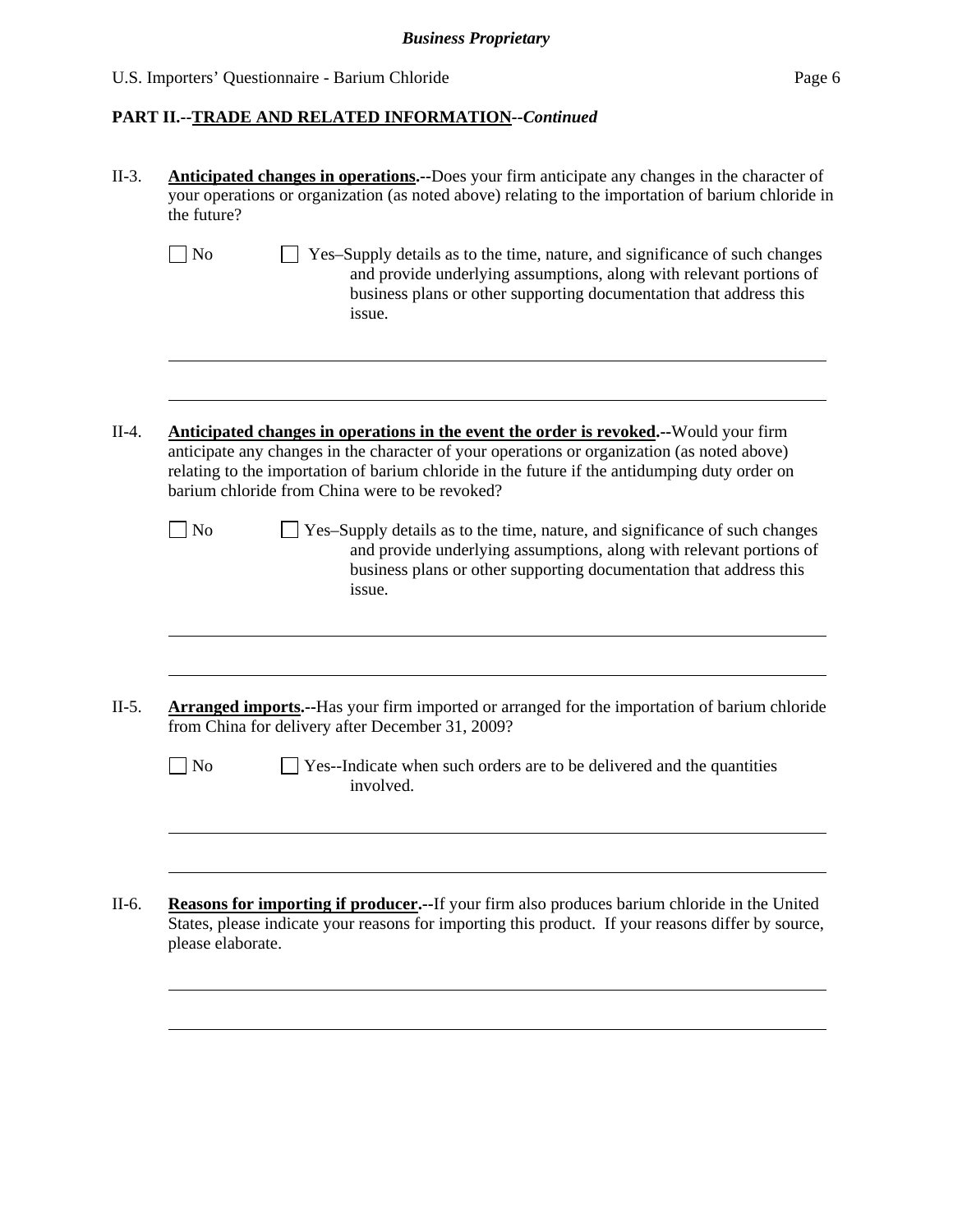### *Business Proprietary*

#### U.S. Importers' Questionnaire - Barium Chloride Page 7

# **PART II.--TRADE AND RELATED INFORMATION***--Continued*

II-7a. **Imports from China**.--Does your firm import barium chloride from China?

No.  $\Box$  Yes-- Report your firm's imports and your firm's shipments and inventories of barium chloride imported from China by your firm during the specified periods. (See definitions in the instruction booklet.)

# **CHINA**

|                                                                                                                                                                                                                                                                                                                                                                                                                                                                                                                                                            |               |      | Quantity (in 1,000 pounds), value (in \$1,000) |      |      |      |  |
|------------------------------------------------------------------------------------------------------------------------------------------------------------------------------------------------------------------------------------------------------------------------------------------------------------------------------------------------------------------------------------------------------------------------------------------------------------------------------------------------------------------------------------------------------------|---------------|------|------------------------------------------------|------|------|------|--|
|                                                                                                                                                                                                                                                                                                                                                                                                                                                                                                                                                            | Calendar year |      |                                                |      |      |      |  |
| <b>Item</b>                                                                                                                                                                                                                                                                                                                                                                                                                                                                                                                                                | 2004          | 2005 | 2006                                           | 2007 | 2008 | 2009 |  |
| <b>Beginning-of-period inventories</b><br>(quantity) (A)                                                                                                                                                                                                                                                                                                                                                                                                                                                                                                   |               |      |                                                |      |      |      |  |
| Imports:<br>Quantity <sup>1</sup> (B)                                                                                                                                                                                                                                                                                                                                                                                                                                                                                                                      |               |      |                                                |      |      |      |  |
| Value (C)                                                                                                                                                                                                                                                                                                                                                                                                                                                                                                                                                  |               |      |                                                |      |      |      |  |
| U.S. shipments:<br><b>Commercial shipments:</b><br>Quantity (D)<br>Value (E)                                                                                                                                                                                                                                                                                                                                                                                                                                                                               |               |      |                                                |      |      |      |  |
| <b>Internal</b><br>consumption/company<br>transfers:                                                                                                                                                                                                                                                                                                                                                                                                                                                                                                       |               |      |                                                |      |      |      |  |
| Quantity (F)                                                                                                                                                                                                                                                                                                                                                                                                                                                                                                                                               |               |      |                                                |      |      |      |  |
| Value <sup>2</sup> (G)                                                                                                                                                                                                                                                                                                                                                                                                                                                                                                                                     |               |      |                                                |      |      |      |  |
| Export shipments: <sup>3</sup><br>Quantity (H)                                                                                                                                                                                                                                                                                                                                                                                                                                                                                                             |               |      |                                                |      |      |      |  |
| Value (I)                                                                                                                                                                                                                                                                                                                                                                                                                                                                                                                                                  |               |      |                                                |      |      |      |  |
| <b>End-of-period inventories</b><br>(quantity) (J)                                                                                                                                                                                                                                                                                                                                                                                                                                                                                                         |               |      |                                                |      |      |      |  |
| <b>Channels of distribution:</b><br>U.S. shipments to distributors<br>$(quantity)$ (K)                                                                                                                                                                                                                                                                                                                                                                                                                                                                     |               |      |                                                |      |      |      |  |
| U.S. shipments to end users<br>(quantity) (L)                                                                                                                                                                                                                                                                                                                                                                                                                                                                                                              |               |      |                                                |      |      |      |  |
| <sup>1</sup> Please report your U.S. imports from China of high purity barium chloride: 2004 ______ 2005 ______ 2006 _____<br>2007 2008 2009<br>$2\overline{\text{Sales}}$ to related firms (including internal consumption) must be valued at fair market value. In the event that you use a<br>different basis for valuing these sales within your company, please specify that basis (e.g., cost, cost plus, etc.) and provide<br>value data using that basis for each period identified above:<br><sup>3</sup> Identify your principal export markets: |               |      |                                                |      |      |      |  |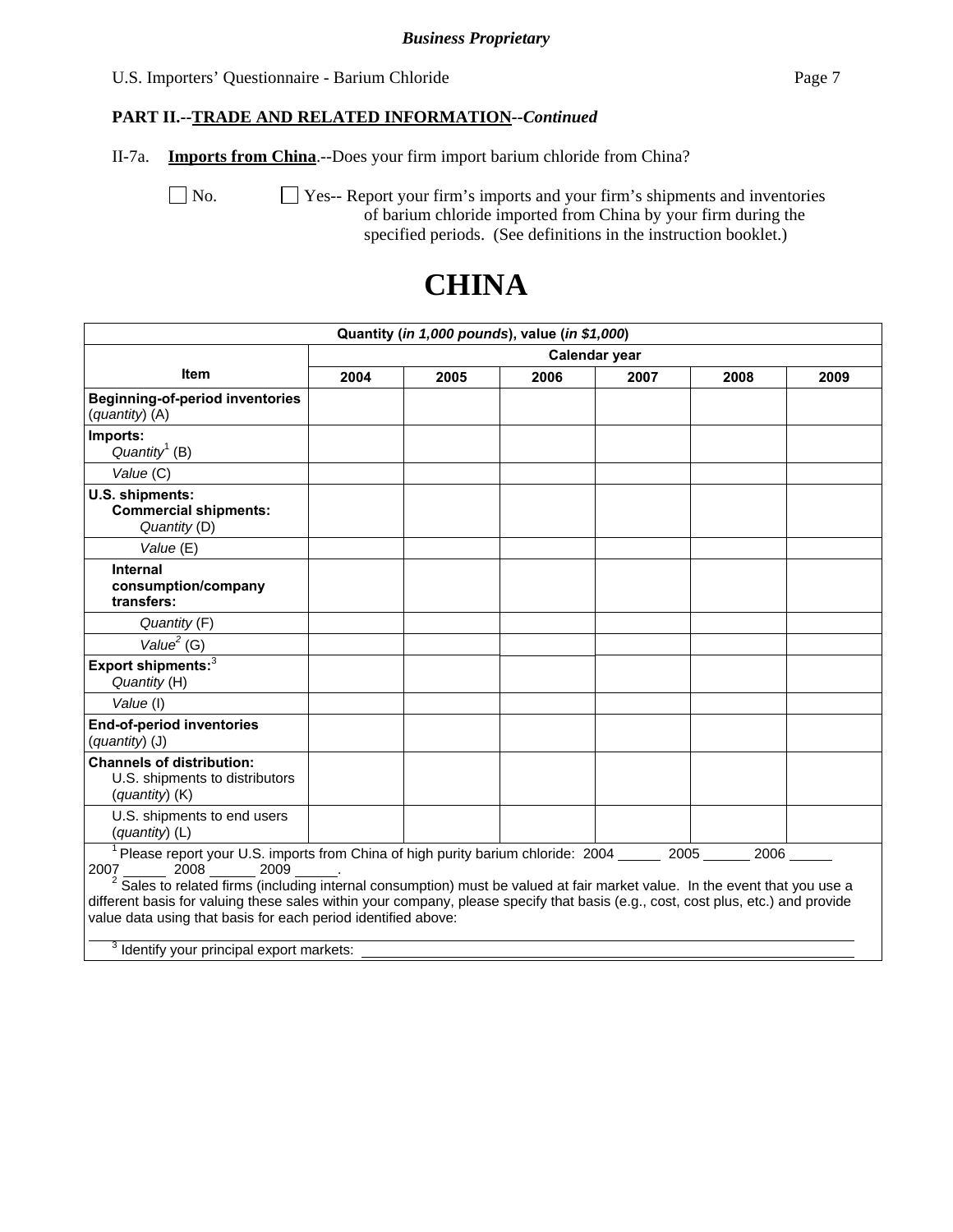# **PART II.--TRADE AND RELATED INFORMATION***--Continued*

II-7b. **Imports from all other sources**.--Does your firm import barium chloride from countries other than China?

No.  $\Box$  Yes-- Report your firm's imports and your firm's shipments and inventories of barium chloride imported from countries other than China by your firm during the specified periods. (See definitions in the instruction booklet.)

# **ALL OTHER SOURCES COMBINED**

|                                                                                                                                                                                                                                                                                                                                                                                                                                                                                                                                    |               |      | Quantity (in 1,000 pounds), value (in \$1,000) |      |      |      |  |
|------------------------------------------------------------------------------------------------------------------------------------------------------------------------------------------------------------------------------------------------------------------------------------------------------------------------------------------------------------------------------------------------------------------------------------------------------------------------------------------------------------------------------------|---------------|------|------------------------------------------------|------|------|------|--|
|                                                                                                                                                                                                                                                                                                                                                                                                                                                                                                                                    | Calendar year |      |                                                |      |      |      |  |
| <b>Item</b>                                                                                                                                                                                                                                                                                                                                                                                                                                                                                                                        | 2004          | 2005 | 2006                                           | 2007 | 2008 | 2009 |  |
| Beginning-of-period inventories<br>(quantity) (A)                                                                                                                                                                                                                                                                                                                                                                                                                                                                                  |               |      |                                                |      |      |      |  |
| Imports:<br>Quantity <sup>1</sup> (B)                                                                                                                                                                                                                                                                                                                                                                                                                                                                                              |               |      |                                                |      |      |      |  |
| Value (C)                                                                                                                                                                                                                                                                                                                                                                                                                                                                                                                          |               |      |                                                |      |      |      |  |
| U.S. shipments:<br><b>Commercial shipments:</b><br>Quantity (D)                                                                                                                                                                                                                                                                                                                                                                                                                                                                    |               |      |                                                |      |      |      |  |
| Value (E)                                                                                                                                                                                                                                                                                                                                                                                                                                                                                                                          |               |      |                                                |      |      |      |  |
| <b>Internal</b><br>consumption/company<br>transfers:                                                                                                                                                                                                                                                                                                                                                                                                                                                                               |               |      |                                                |      |      |      |  |
| Quantity (F)                                                                                                                                                                                                                                                                                                                                                                                                                                                                                                                       |               |      |                                                |      |      |      |  |
| Value <sup>2</sup> (G)                                                                                                                                                                                                                                                                                                                                                                                                                                                                                                             |               |      |                                                |      |      |      |  |
| Export shipments: $3$<br>Quantity (H)                                                                                                                                                                                                                                                                                                                                                                                                                                                                                              |               |      |                                                |      |      |      |  |
| Value (I)                                                                                                                                                                                                                                                                                                                                                                                                                                                                                                                          |               |      |                                                |      |      |      |  |
| <b>End-of-period inventories</b><br>$(quantity)$ (J)                                                                                                                                                                                                                                                                                                                                                                                                                                                                               |               |      |                                                |      |      |      |  |
| <b>Channels of distribution:</b><br>U.S. shipments to distributors<br>(quantity) (K)                                                                                                                                                                                                                                                                                                                                                                                                                                               |               |      |                                                |      |      |      |  |
| U.S. shipments to end users<br>(quantity) (L)                                                                                                                                                                                                                                                                                                                                                                                                                                                                                      |               |      |                                                |      |      |      |  |
| <sup>1</sup> Please report your U.S. imports from sources other than China of high purity barium chloride: 2004<br>2007 2008 2009<br>2006<br>Sales to related firms (including internal consumption) must be valued at fair market value. In the event that you use a<br>different basis for valuing these sales within your company, please specify that basis (e.g., cost, cost plus, etc.) and provide<br>value data using that basis for each period identified above:<br><sup>3</sup> Identify your principal export markets: |               |      |                                                |      |      | 2005 |  |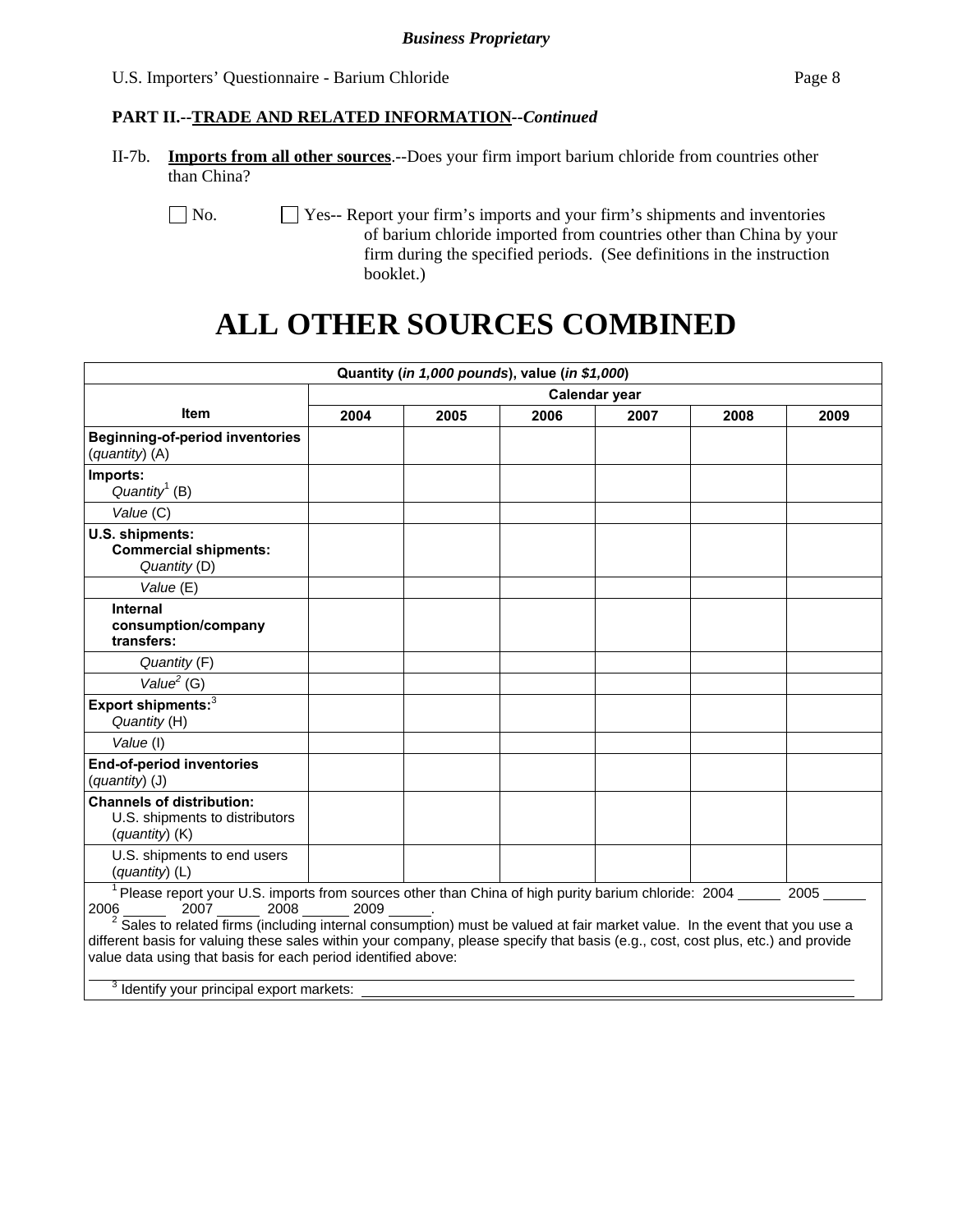# **PART II.--TRADE AND RELATED INFORMATION***--Continued*

#### II-8. **Reconciliation of import data.--**

l

 $\overline{a}$ 

(a) Please note that the quantities reported in question II-7 should reconcile as follows in each period (*i.e.*, in each column):

| Reconciliation          |                                                                    |  |
|-------------------------|--------------------------------------------------------------------|--|
| $A + B - D - F - H = J$ | Do these data reconcile? $\Box$ Yes $\Box$ No--(Please<br>explain: |  |
| $D + F = K + L$         | Do these data reconcile? $\Box$ Yes $\Box$ No--(Please<br>explain: |  |

(b) Please note that the quantities reported for end-of-period inventories should equal the beginning-of-period inventories reported in the subsequent calendar year (*i.e.*, line J of year 2004 should equal line B of year 2005). Do these data reconcile for each adjacent calendar year?

| $\Box$ Yes.<br>$\Box$ No--Please explain. |  |
|-------------------------------------------|--|
|-------------------------------------------|--|

II-9. **Effect of order.--**Describe the significance of the existing antidumping duty order covering imports of barium chloride from China in terms of its effect on your firm's imports, U.S. shipments of imports, and inventories. You may wish to compare your firm's operations before and after the imposition of the order.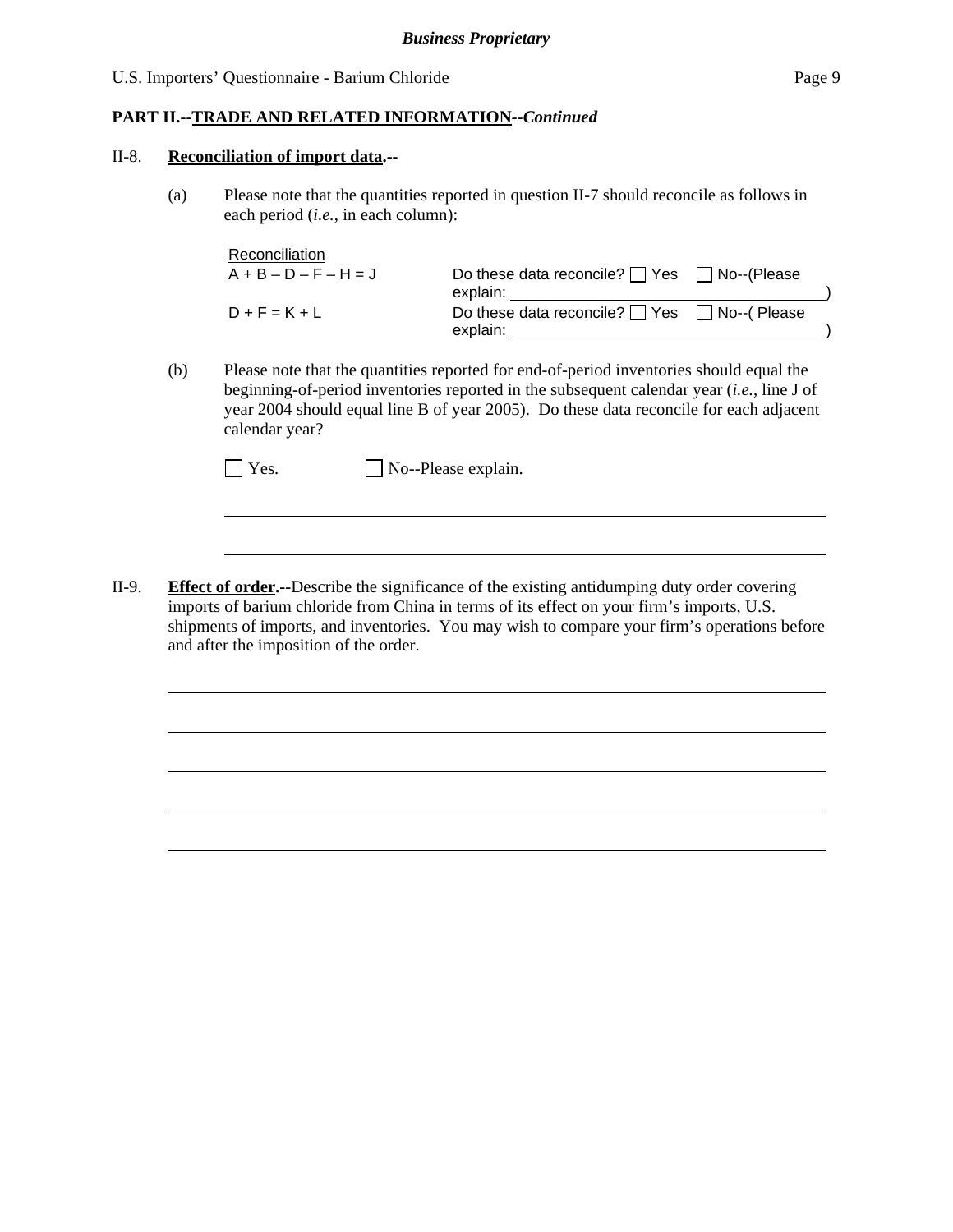$\overline{a}$ 

# **PART II.--TRADE AND RELATED INFORMATION***--Continued*

II-10. **Likely effect of revocation of order.--**Would your firm anticipate any changes in its imports, U.S. shipments of imports, or inventories of barium chloride in the future if the antidumping duty order on barium chloride from China were to be revoked?

| $\vert$   No | $\vert$ Yes-Supply details as to the time, nature, and significance of such changes |
|--------------|-------------------------------------------------------------------------------------|
|              | and provide underlying assumptions, along with relevant portions of                 |
|              | business plans or other supporting documentation for any trends or                  |
|              | projections you may provide.                                                        |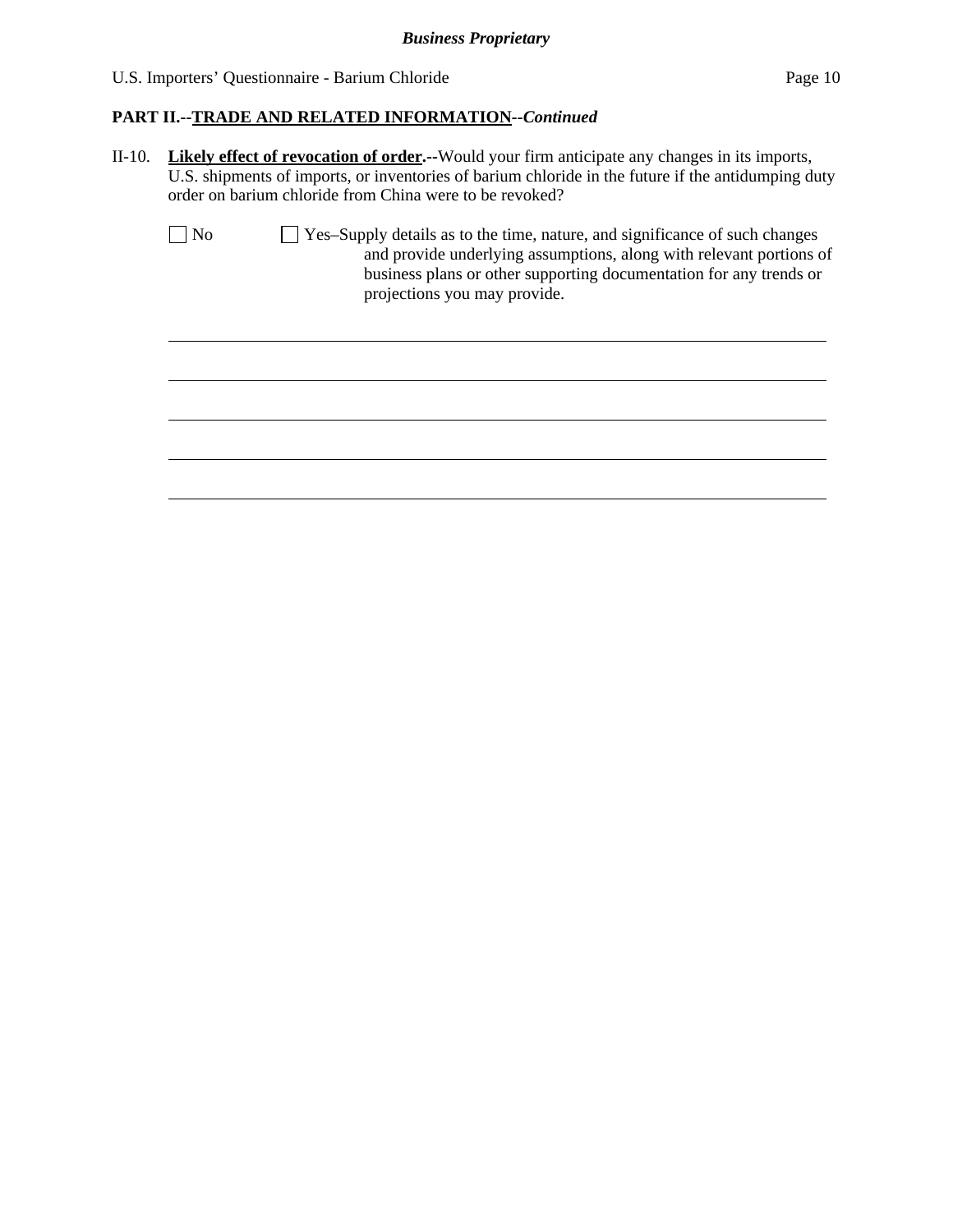# **PART III.--PRICING AND MARKET FACTORS**

Further information on this part of the questionnaire can be obtained from James Fetzer (202-708-5403, james.fetzer@usitc.gov)

III-1. **Contact information (Price).--**Who should be contacted regarding the requested pricing and related information?

Company contact:

Name and title

 $($ 

Phone number E-mail address

# **PRICE DATA**

This section requests quarterly price and quantity data, f.o.b. your U.S. point of shipment, for your commercial shipments to unrelated U.S. customers since 2004 of the following products you imported from China:

*Product 1***.—Crystalline barium chloride** 

*Product 2***.—Anhydrous barium chloride** 

**Please note that total dollar values should be f.o.b., U.S. point of shipment and should not include U.S.-inland transportation costs. Total dollar values should reflect the** *final net* **amount paid to you (i.e., should be net of all deductions for discounts or rebates). See instruction booklet**.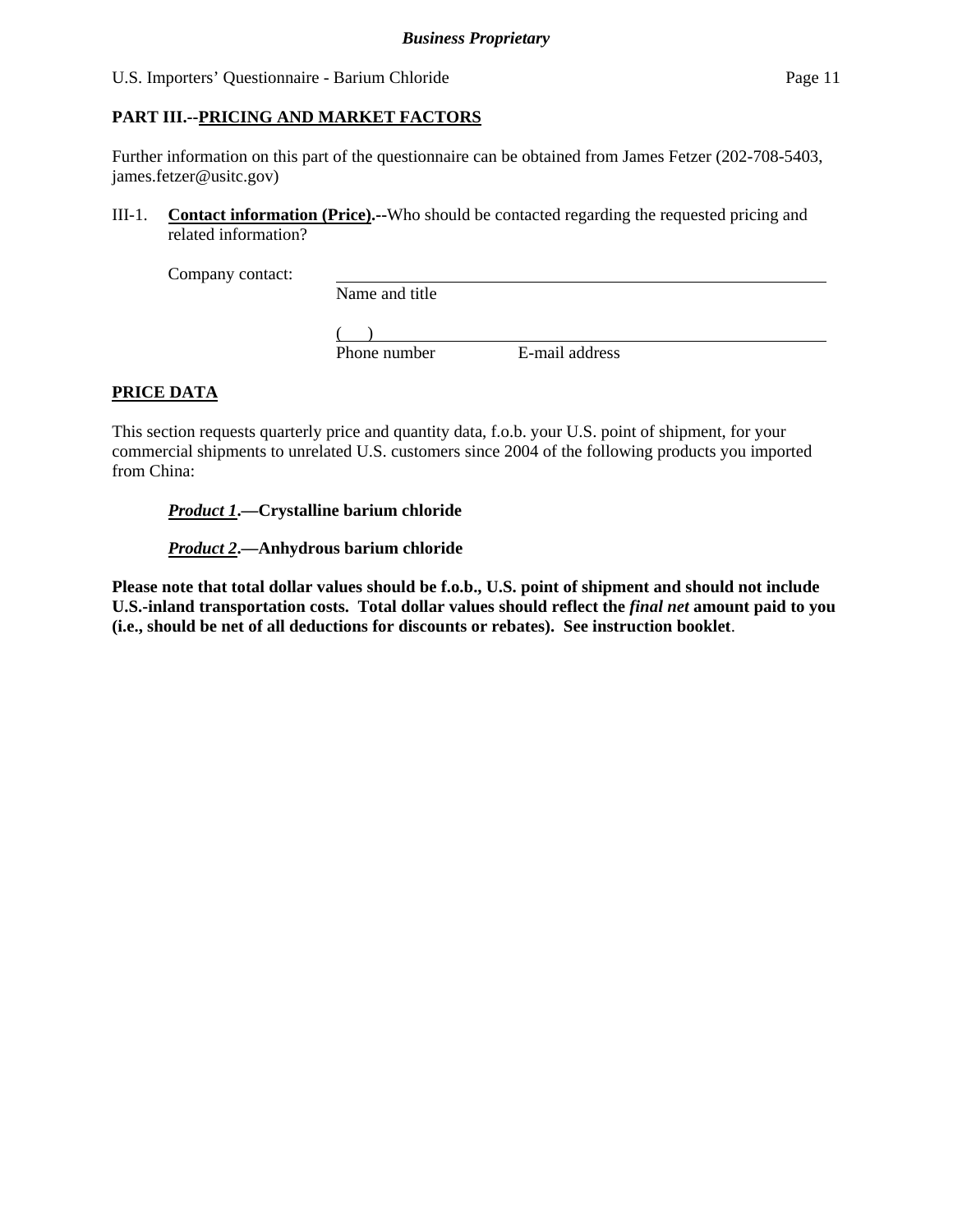III-2. Price data (China).--Report below the quarterly price data<sup>1</sup> for pricing products<sup>2</sup> imported from China and sold by your firm.

# **China**

|                                                                                                                 | (Quantity in 1,000 pounds, value in 1,000 dollars) |       |                  |       |
|-----------------------------------------------------------------------------------------------------------------|----------------------------------------------------|-------|------------------|-------|
|                                                                                                                 | Product 1                                          |       | <b>Product 2</b> |       |
| <b>Period of shipment</b>                                                                                       | Quantity                                           | Value | Quantity         | Value |
| 2004:                                                                                                           |                                                    |       |                  |       |
| January-March                                                                                                   |                                                    |       |                  |       |
| April-June                                                                                                      |                                                    |       |                  |       |
| July-September                                                                                                  |                                                    |       |                  |       |
| October-December                                                                                                |                                                    |       |                  |       |
| 2005:                                                                                                           |                                                    |       |                  |       |
| January-March                                                                                                   |                                                    |       |                  |       |
| April-June                                                                                                      |                                                    |       |                  |       |
| July-September                                                                                                  |                                                    |       |                  |       |
| October-December                                                                                                |                                                    |       |                  |       |
| 2006:                                                                                                           |                                                    |       |                  |       |
| January-March                                                                                                   |                                                    |       |                  |       |
| April-June                                                                                                      |                                                    |       |                  |       |
| July-September                                                                                                  |                                                    |       |                  |       |
| October-December                                                                                                |                                                    |       |                  |       |
| 2007:                                                                                                           |                                                    |       |                  |       |
| January-March                                                                                                   |                                                    |       |                  |       |
| April-June                                                                                                      |                                                    |       |                  |       |
| July-September                                                                                                  |                                                    |       |                  |       |
| October-December                                                                                                |                                                    |       |                  |       |
| 2008:                                                                                                           |                                                    |       |                  |       |
| January-March                                                                                                   |                                                    |       |                  |       |
| April-June                                                                                                      |                                                    |       |                  |       |
| July-September                                                                                                  |                                                    |       |                  |       |
| October-December                                                                                                |                                                    |       |                  |       |
| 2009:                                                                                                           |                                                    |       |                  |       |
| January-March                                                                                                   |                                                    |       |                  |       |
| April-June                                                                                                      |                                                    |       |                  |       |
| July-September                                                                                                  |                                                    |       |                  |       |
| October-December                                                                                                |                                                    |       |                  |       |
| Net values (i.e., gross sales values less all discounts, allowances, rebates, prepaid freight, and the value of |                                                    |       |                  |       |

returned goods), f.o.b. your U.S. point of shipment.<br><sup>2</sup> Pricing product definitions are provided on the first page of Part III.

**Note.--**If your product does not exactly meet the product specifications but is competitive with the specified product, provide a description of your product:

Product 1:

Product 2: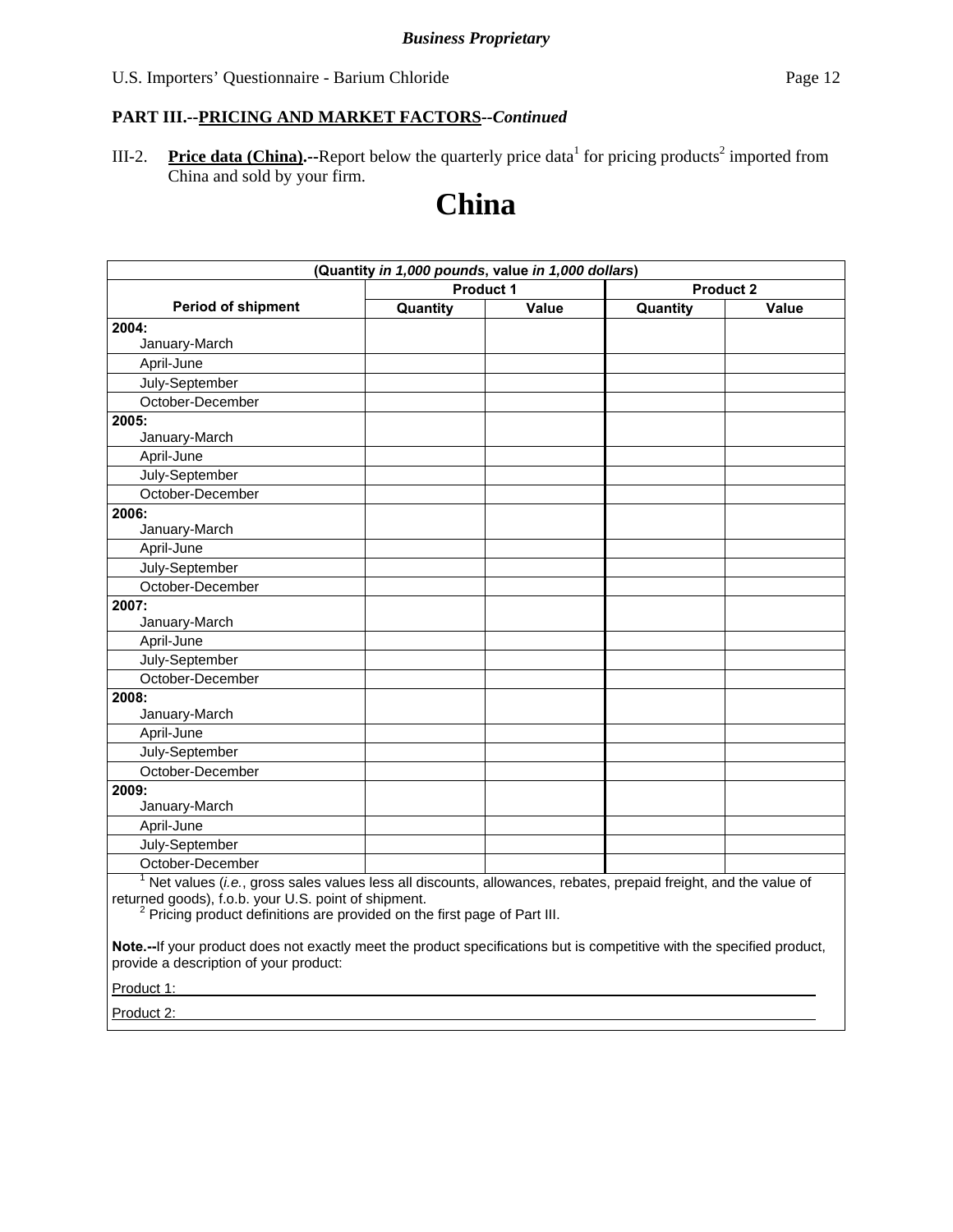# **PART III.--PRICING AND MARKET FACTORS***--Continued*

| $III-3.$ |                    | <b>Price setting.</b> -- How does your firm determine the prices that it charges for sales of barium<br>chloride (check all that apply)? If your firm issues price lists, please include a copy of a recent<br>price list with your submission. If your price list is large, please only submit some sample pages.                                       |                               |                    |  |
|----------|--------------------|----------------------------------------------------------------------------------------------------------------------------------------------------------------------------------------------------------------------------------------------------------------------------------------------------------------------------------------------------------|-------------------------------|--------------------|--|
|          |                    | Transaction by transaction                                                                                                                                                                                                                                                                                                                               | $\Box$ Contracts              | Set price lists    |  |
|          |                    |                                                                                                                                                                                                                                                                                                                                                          |                               |                    |  |
| $III-4.$ | <i>apply</i> ).    | <b>Discount policy.--</b> Please indicate and describe your firm's discount policies (check all that                                                                                                                                                                                                                                                     |                               |                    |  |
|          | Quantity discounts |                                                                                                                                                                                                                                                                                                                                                          | Annual total volume discounts | No discount policy |  |
|          |                    |                                                                                                                                                                                                                                                                                                                                                          |                               |                    |  |
| $III-5.$ | (a)                | Pricing terms for barium chloride.--<br>What are your firm's typical sales terms for its imported barium chloride (e.g., 2/10 net                                                                                                                                                                                                                        |                               |                    |  |
|          |                    | $30 \text{ days}$ )?                                                                                                                                                                                                                                                                                                                                     |                               |                    |  |
|          | (b)                | On what basis are your prices of imported barium chloride usually quoted? (check one)<br>F.o.b.--Please specify point:                                                                                                                                                                                                                                   |                               | Delivered          |  |
| III-6.   |                    | <b>Contract versus spot.</b> --Approximately what share of your firm's sales of its imported barium<br>chloride in 2009 were on a (1) long-term contract basis (multiple deliveries for more than 12<br>months), (2) short-term contract basis (multiple deliveries up to and including 12 months), and (3)<br>spot sales basis (for a single delivery)? |                               |                    |  |
|          |                    | Type of sale                                                                                                                                                                                                                                                                                                                                             | Share of sales (percent)      |                    |  |
|          |                    | Long-term contracts                                                                                                                                                                                                                                                                                                                                      |                               |                    |  |
|          |                    | Short-term contracts                                                                                                                                                                                                                                                                                                                                     |                               |                    |  |
|          |                    | Spot sales                                                                                                                                                                                                                                                                                                                                               |                               |                    |  |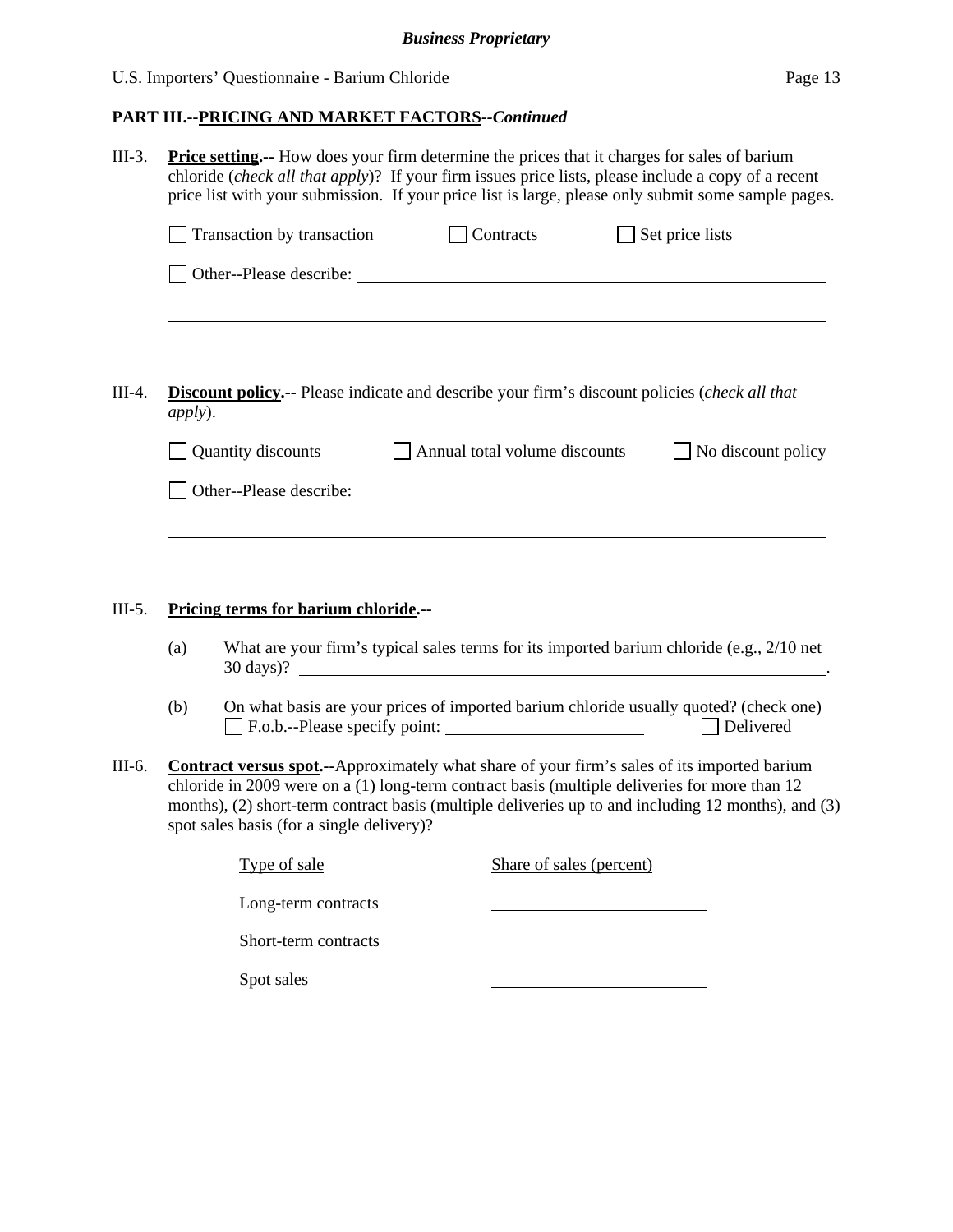|        |     | <b>Long-term contact provisions.</b> --If you sell on a long-term contract basis, please answer the<br>following questions with respect to provisions of a typical long-term contract.     |
|--------|-----|--------------------------------------------------------------------------------------------------------------------------------------------------------------------------------------------|
|        | (a) | What is the average duration of a contract?                                                                                                                                                |
|        | (b) | Can prices be renegotiated during the contract period?<br>$\Box$ Yes<br>N <sub>o</sub>                                                                                                     |
|        | (c) | Does the contract fix quantity, price, or both? $\Box$ Quantity<br>$\vert$ Price<br><b>Both</b>                                                                                            |
|        | (d) | Yes<br>$\overline{\phantom{a}}$ No<br>Does the contract have a meet or release provision?                                                                                                  |
| III-8. |     | <b>Short-term contract provisions.--</b> If you sell on a short-term contract basis, please answer the<br>following questions with respect to provisions of a typical short-term contract. |
|        | (a) | What is the average duration of a contract?                                                                                                                                                |
|        | (b) | Can prices be renegotiated during the contract period?<br>$\mathbf{Yes}$<br>$ $ No                                                                                                         |
|        | (c) | Does the contract fix quantity, price, or both? $\Box$ Quantity<br>Price<br>Both                                                                                                           |
|        | (d) | Yes<br>Does the contract have a meet or release provision?<br>$ $ No                                                                                                                       |
| III-9. |     | <b>Lead times.</b> --What is the average lead time between a customer's order and the date of delivery<br>for your firm's sales of barium chloride?                                        |

| Source                                   | Share of sales,<br>2009 | Lead time |
|------------------------------------------|-------------------------|-----------|
| From your firm's inventory               |                         |           |
| From foreign manufacturers'<br>inventory |                         |           |
| Produced to order                        |                         |           |
| <b>Total</b>                             | 100 %                   |           |

#### III-10. **Shipping information.--**

- (a) What is the approximate percentage of the total delivered cost of barium chloride that is accounted for by U.S. inland transportation costs? \_\_\_\_\_ percent.
- (b) Who generally arranges the transportation to your customers' locations? (check one)  $\Box$ Your firm  $\Box$  or purchaser
- (c) What proportion of your sales are delivered within 100 miles of your point of importation ( $\Box$ ) or storage facility  $\Box$ ) (check one, then provide the percentages)?  $\Box$  percent. Within 101 to 1,000 miles? percent. Over  $1,000$  miles? percent. Be sure to check one of the two options for measurement.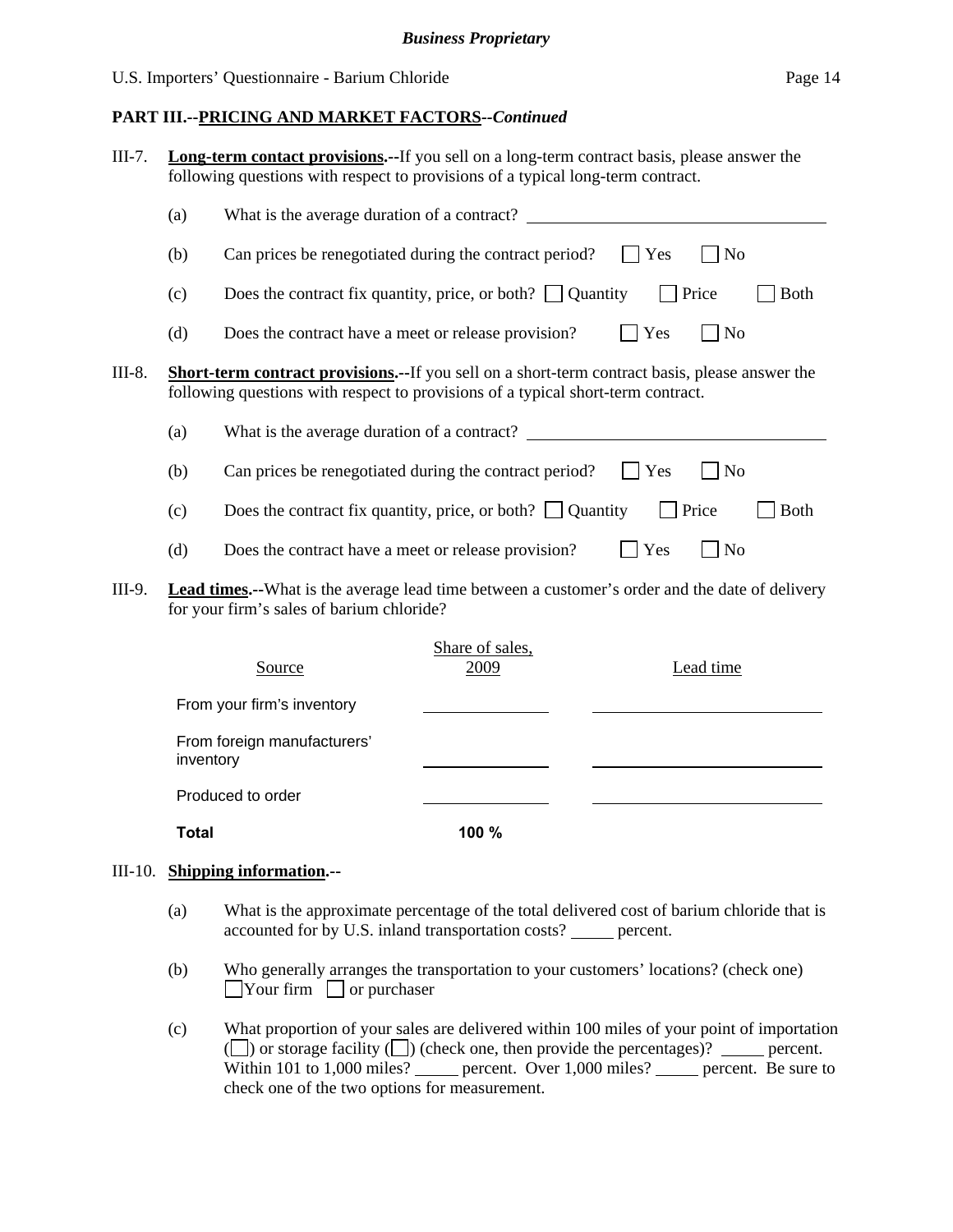III-11. **Geographical shipments.--** What is the geographic market area in the United States served by your firm's shipments of barium chloride imported from any source? (check all that apply)

| Geographic area                                                                                                         | $\sqrt{ }$ if applicable |
|-------------------------------------------------------------------------------------------------------------------------|--------------------------|
| Northeast.-CT, ME, MA, NH, NJ, NY, PA, RI, and VT.                                                                      |                          |
| Midwest.-IL, IN, IA, KS, MI, MN, MO, NE, ND, OH, SD, and WI.                                                            |                          |
| <b>Southeast.–AL, DE, DC, FL, GA, KY, MD, MS, NC, SC, TN, VA, and WV.</b>                                               |                          |
| <b>Central Southwest.–AR, LA, OK, and TX.</b>                                                                           |                          |
| <b>Mountains.-AZ, CO, ID, MT, NV, NM, UT, and WY.</b>                                                                   |                          |
| <b>Pacific Coast.–CA, OR, and WA.</b>                                                                                   |                          |
| <b>Other</b> - All other markets in the United States not previously listed, including AK, HI,<br>PR, VI, among others. |                          |

III-12. **End uses.--**Describe the end uses of the barium chloride that you import from China. For each end-use product, what percentage of the total cost is accounted for by barium chloride?

|         | End use                                                                                    | Share of total cost of end<br>product (percent) |
|---------|--------------------------------------------------------------------------------------------|-------------------------------------------------|
|         |                                                                                            |                                                 |
| III-13. | Changes in end uses.--Have there been any changes in the end uses of barium chloride since |                                                 |
|         | 1984?<br>$\neg$ No<br>Yes--Please describe.                                                |                                                 |
|         |                                                                                            |                                                 |
|         |                                                                                            |                                                 |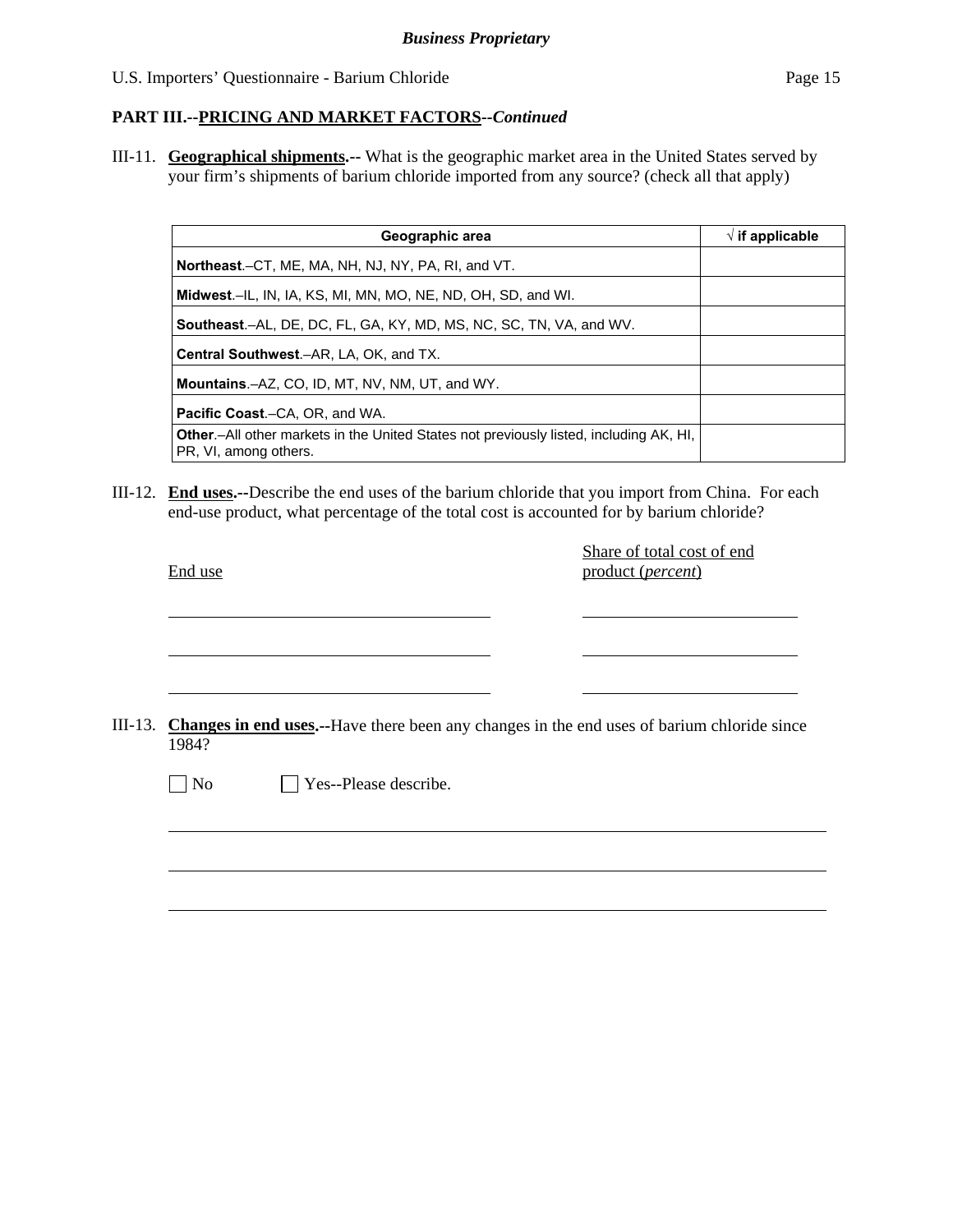### **PART III.--PRICING AND MARKET FACTORS***--Continued*

| III-14. <b>Anticipated changes in end uses.</b> --Do you anticipate any changes in terms of the end uses of |
|-------------------------------------------------------------------------------------------------------------|
| barium chloride in the future?                                                                              |

 $\overline{a}$ 

 $\Box$  No  $\Box$  Yes--Please describe and identify the time period. Provide any underlying assumptions, along with relevant portions of business plans or other supporting documentation that address this issue.

III-15. **Substitutes.--**Please list in order of importance any products that may be substituted for barium chloride. For each possible substitute product, please give examples of applications and end uses for which they are substitutes and indicate whether changes in the price of the substitute affect the price for barium chloride, and to what degree, and the length of any time lag of such an effect.

| <b>Substitute</b> | <b>Description</b> | Have changes in the prices of this<br>substitute affected the price for barium<br>chloride? |
|-------------------|--------------------|---------------------------------------------------------------------------------------------|
| 1.                |                    | $\Box$ No<br>Yes--Please explain.                                                           |
| 2.                |                    | $\Box$ No<br>Yes--Please explain.                                                           |
| 3.                |                    | $\Box$ No<br>Yes--Please explain.                                                           |
| 4.                |                    | $\Box$ No<br>Yes--Please explain.                                                           |
| 5.                |                    | Yes--Please explain.<br>$\Box$ No                                                           |
|                   |                    |                                                                                             |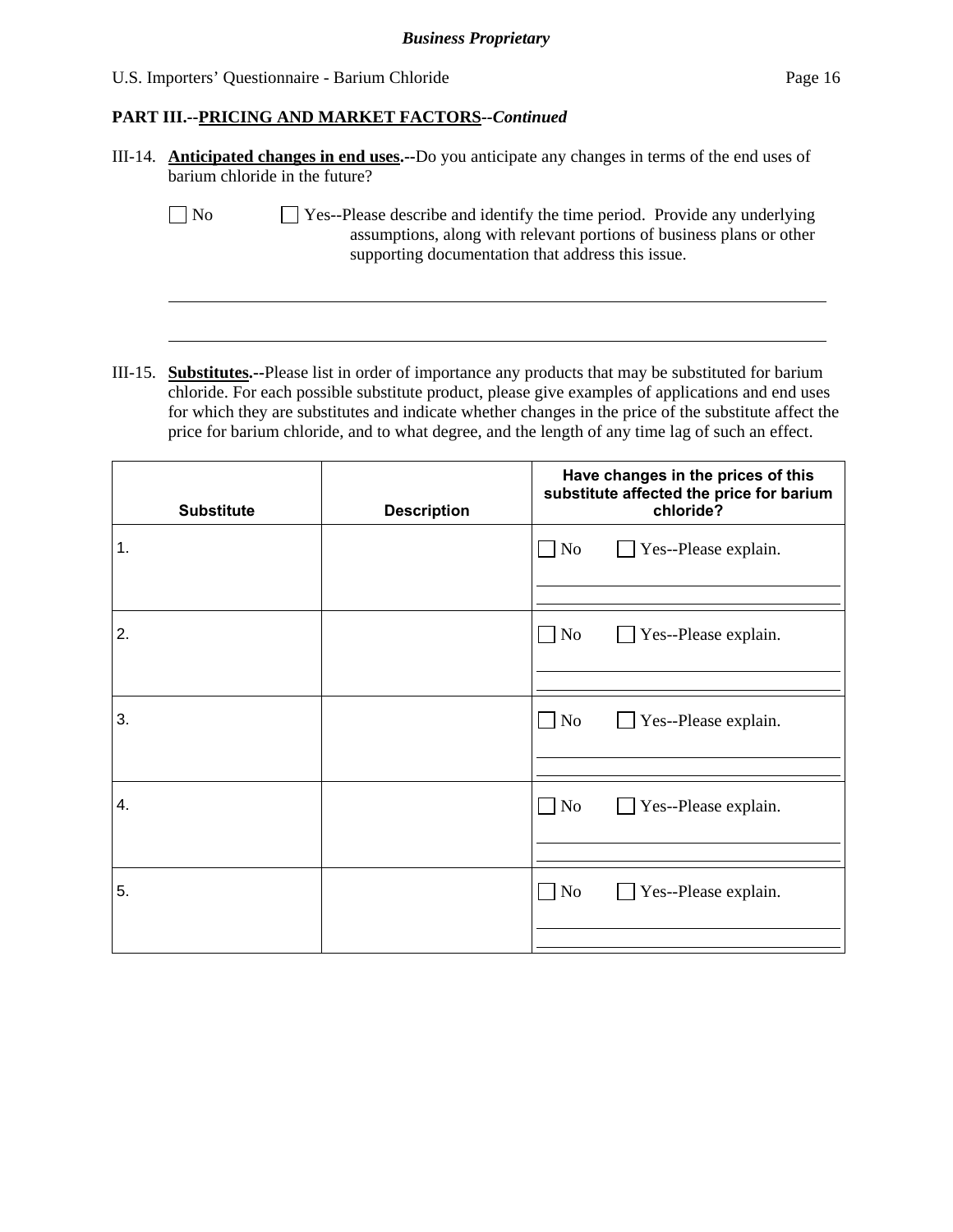# **PART III.--PRICING AND MARKET FACTORS***--Continued*

|           | III-16. Changes in substitutes.--Have there been any changes in the number or types of products that<br>can be substituted for barium chloride since 1984?                                                                                                                                                                                                                                                                                                                                                        |
|-----------|-------------------------------------------------------------------------------------------------------------------------------------------------------------------------------------------------------------------------------------------------------------------------------------------------------------------------------------------------------------------------------------------------------------------------------------------------------------------------------------------------------------------|
|           | $\Box$ No<br>Yes--Please explain.                                                                                                                                                                                                                                                                                                                                                                                                                                                                                 |
|           |                                                                                                                                                                                                                                                                                                                                                                                                                                                                                                                   |
| $III-17.$ | <b>Anticipated changes in substitute.</b> --Do you anticipate any changes in terms of the<br>substitutability of other products for barium chloride in the future?                                                                                                                                                                                                                                                                                                                                                |
|           | $\sqrt{\phantom{a}}$ No<br>Yes--Please describe and provide any underlying assumptions, along with<br>relevant portions of business plans or other supporting documentation<br>that address this issue.                                                                                                                                                                                                                                                                                                           |
|           |                                                                                                                                                                                                                                                                                                                                                                                                                                                                                                                   |
| III-18.   | <b>Raw materials.</b> --To what extent have changes in the prices of raw materials affected your firm's<br>selling prices for barium chloride since 1984? Also discuss any anticipated changes in your raw<br>material costs in the future, identifying the time period(s) involved and the factor(s) that you<br>believe would be responsible for such changes. Provide any underlying assumptions, along with<br>relevant portions of business plans or other supporting documentation that address this issue. |
|           |                                                                                                                                                                                                                                                                                                                                                                                                                                                                                                                   |
| III-19.   | <b>Changes in factors affecting supply.</b> --Have any changes occurred in any other factors affecting<br>supply (e.g., changes in availability or prices of energy or labor; transportation conditions;<br>production capacity and/or methods of production; technology; export markets; or alternative<br>production opportunities) that affected the availability of U.S.-produced barium chloride in the<br>U.S. market since 1984?                                                                           |
|           | Yes--Please note the time period(s) of any such changes, the factors(s)<br>N <sub>o</sub><br>involved, and the impact such changes had on your shipment volumes<br>and prices.                                                                                                                                                                                                                                                                                                                                    |
|           |                                                                                                                                                                                                                                                                                                                                                                                                                                                                                                                   |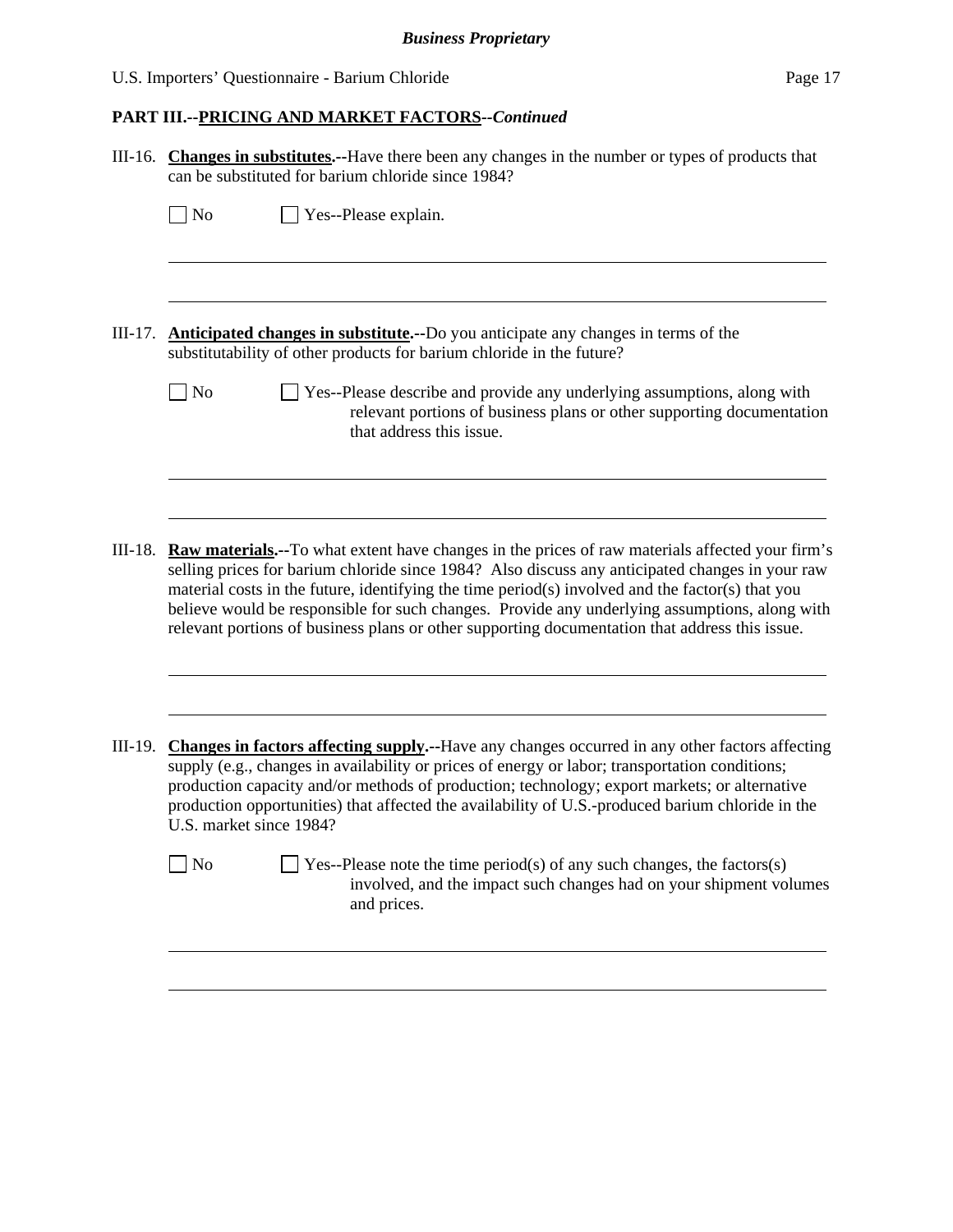| U.S. Importers' Questionnaire - Barium Chloride | Page 18 |
|-------------------------------------------------|---------|
|-------------------------------------------------|---------|

#### III-20. **Availability of "subject" import supply.--**

- (a) Do you anticipate any changes in terms of the availability of barium chloride imported from China in the U.S. market in the future?
	- $\Box$  Increase  $\Box$  No change  $\Box$  Decrease

l

 $\overline{a}$ 

l

- (b) If you anticipate changes in supply, please identify the changes, including the time period and the impact of such changes on shipment volumes and prices. Provide any underlying assumptions, along with relevant portions of business plans or other supporting documentation that address this issue.
- III-21. **Availability of "nonsubject" import supply.--**Has the availability of NONSUBJECT barium chloride (*i.e.,* barium chloride imported from countries other than China) changed since 1984?

No Yes--Please explain.

III-22. **Export constraints.--**Describe how easily your firm can shift its sales of barium chloride between the U.S. market and alternative country markets. In your discussion, please describe any contracts, other sales arrangements, or other constraints that would prevent or retard your firm from shifting barium chloride between the U.S. and alternative country markets within a 12 month period. Provide any underlying assumptions, along with relevant portions of business plans or other supporting documentation that address this issue.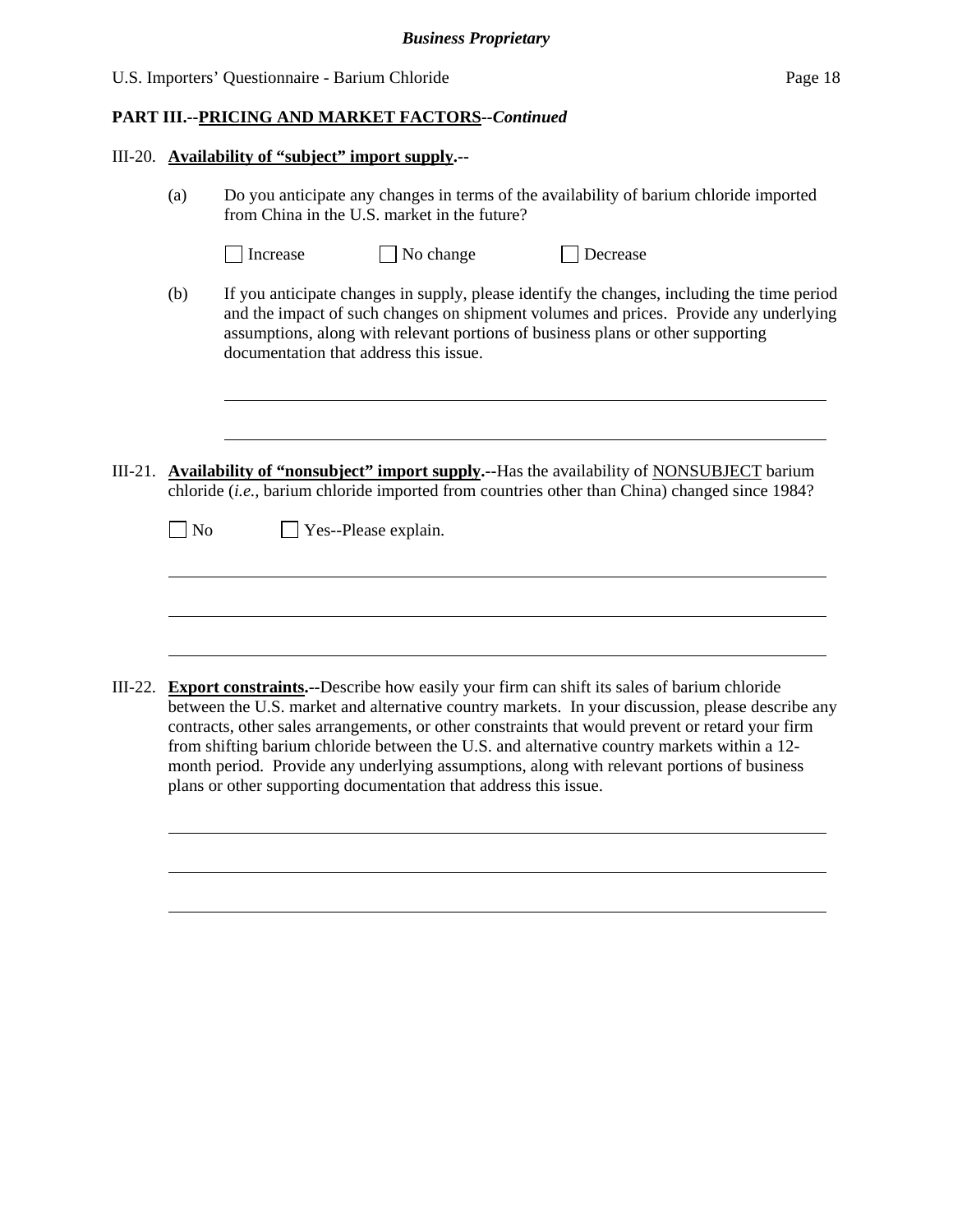# *Business Proprietary*

# U.S. Importers' Questionnaire - Barium Chloride Page 19

# **PART III.--PRICING AND MARKET FACTORS***--Continued*

| No  |                         | Yes--Please describe and quantify if possible.                                                                                                                                                                                                                                                                                                            |           |            |
|-----|-------------------------|-----------------------------------------------------------------------------------------------------------------------------------------------------------------------------------------------------------------------------------------------------------------------------------------------------------------------------------------------------------|-----------|------------|
|     |                         |                                                                                                                                                                                                                                                                                                                                                           |           |            |
|     |                         |                                                                                                                                                                                                                                                                                                                                                           |           |            |
|     |                         | <b>Anticipated product changes.</b> --Do you anticipate any changes in terms of the product range,<br>product mix, or marketing (including sales over the internet) of barium chloride in the future?<br>Provide any underlying assumptions, along with relevant portions of business plans or other<br>supporting documentation that address this issue. |           |            |
| No  |                         | Yes--Please identify, including the time period.                                                                                                                                                                                                                                                                                                          |           |            |
|     |                         |                                                                                                                                                                                                                                                                                                                                                           |           |            |
|     |                         |                                                                                                                                                                                                                                                                                                                                                           |           |            |
|     |                         |                                                                                                                                                                                                                                                                                                                                                           |           |            |
|     | <b>Demand trends.--</b> |                                                                                                                                                                                                                                                                                                                                                           |           |            |
| (a) |                         | How has the demand within the United States for barium chloride changed since 1984?<br>What principal factors affect changes in demand?                                                                                                                                                                                                                   |           |            |
|     | Increased               | No Change                                                                                                                                                                                                                                                                                                                                                 | Decreased | Fluctuated |
|     |                         |                                                                                                                                                                                                                                                                                                                                                           |           |            |
|     |                         |                                                                                                                                                                                                                                                                                                                                                           |           |            |
|     |                         |                                                                                                                                                                                                                                                                                                                                                           |           |            |
| (b) |                         | How has the demand outside the United States (if known) for barium chloride changed<br>since 1984? What principal factors affect changes in demand?                                                                                                                                                                                                       |           |            |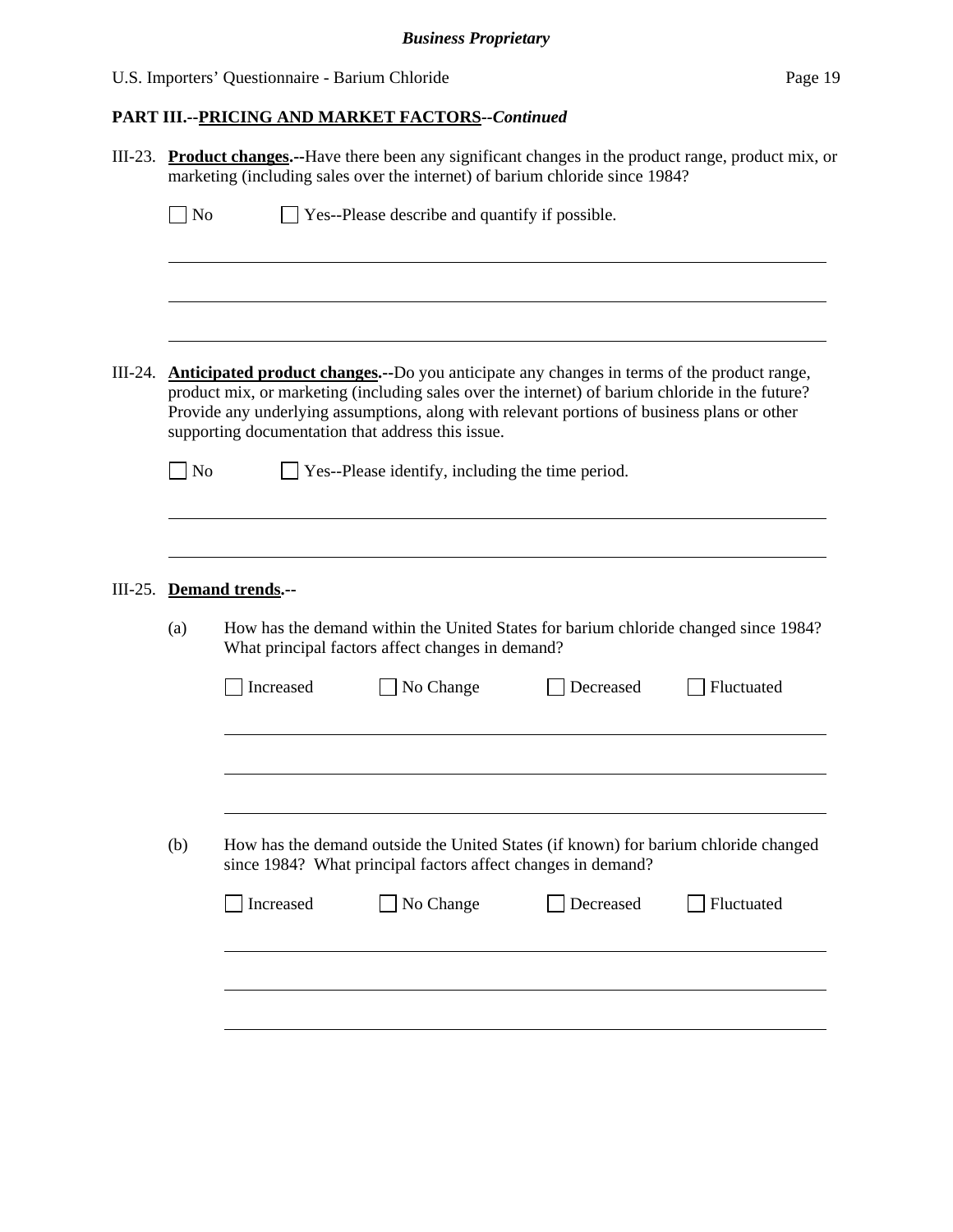|           | III-26. Anticipated demand trends.-- |                                                                                                                                                                                                                  |           |          |           |  |  |  |
|-----------|--------------------------------------|------------------------------------------------------------------------------------------------------------------------------------------------------------------------------------------------------------------|-----------|----------|-----------|--|--|--|
|           | (a)                                  | How do you anticipate demand will change within the United States for barium chloride<br>in the future? What principal factors that will affect these changes in demand?                                         |           |          |           |  |  |  |
|           |                                      | Increase                                                                                                                                                                                                         | No Change | Decrease | Fluctuate |  |  |  |
|           |                                      |                                                                                                                                                                                                                  |           |          |           |  |  |  |
|           | (b)                                  | How do you anticipate demand will change outside the United States for barium chloride<br>in the future? What principal factors that will affect these changes in demand?                                        |           |          |           |  |  |  |
|           |                                      | Increase                                                                                                                                                                                                         | No Change | Decrease | Fluctuate |  |  |  |
|           |                                      |                                                                                                                                                                                                                  |           |          |           |  |  |  |
| $III-27.$ |                                      | <b>Price comparisons.</b> --Please compare market prices of barium chloride in U.S. and non-U.S.<br>markets, if known. Provide specific information as to time periods and regions for any price<br>comparisons. |           |          |           |  |  |  |
|           |                                      |                                                                                                                                                                                                                  |           |          |           |  |  |  |
|           |                                      |                                                                                                                                                                                                                  |           |          |           |  |  |  |

III-28. **Market studies.--**Please provide as a separate attachment to this request any studies, surveys, etc. that you are aware of that quantify and/or otherwise discuss barium chloride supply (including production capacity and capacity utilization) and demand in (1) the United States, (2) each of the other major producing/consuming countries, including China, and (3) the world as a whole. Of particular interest is such data from 1984 to the present and forecasts for the future.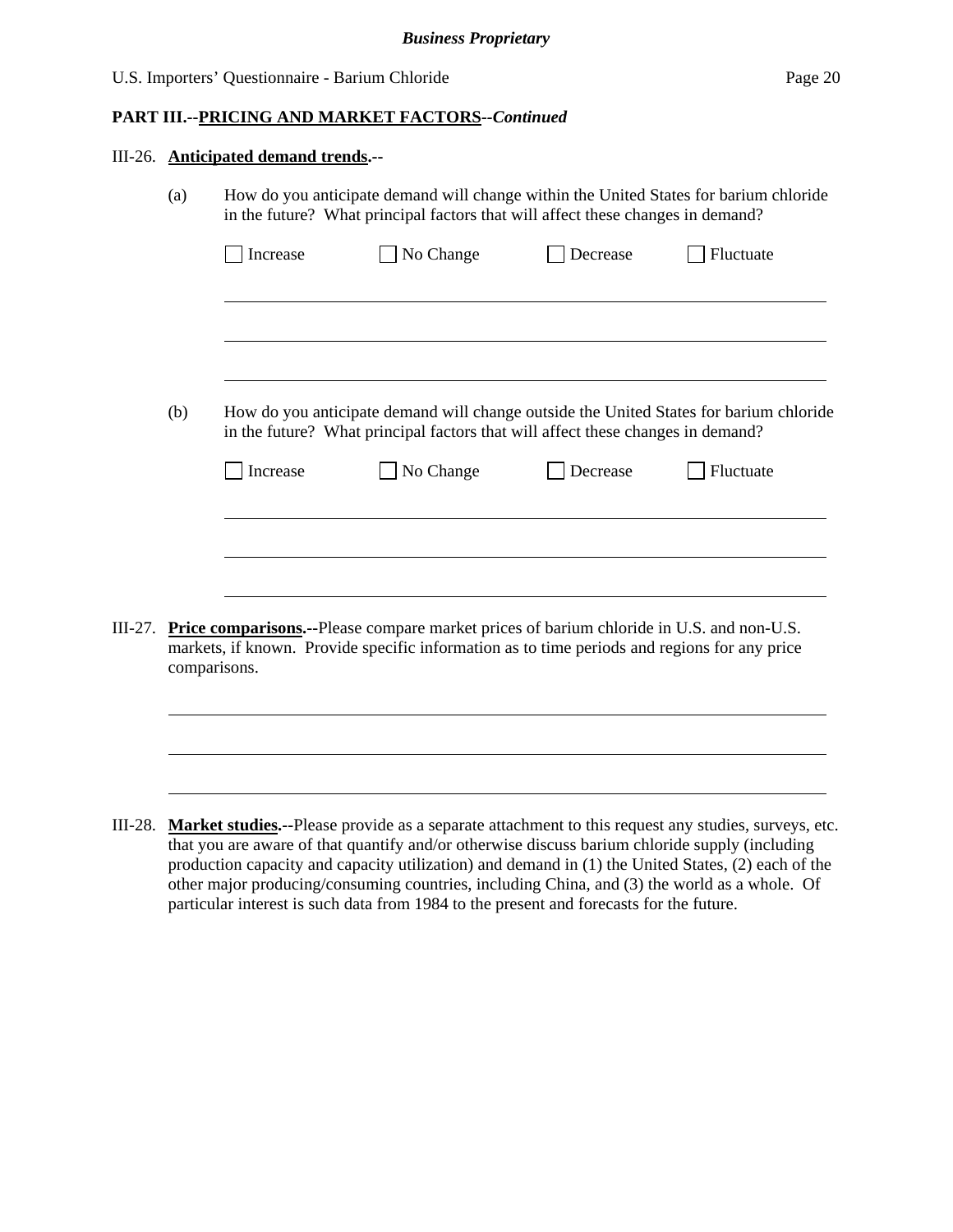III-29. **Interchangeability by country-pair.--**Is barium chloride produced in the United States and in other countries interchangeable (*i.e.*, can they physically be used in the same applications)? Please indicate below, using "A" to indicate that the products from a specified country-pair are *always* interchangeable, "F" to indicate that the products are *frequently* interchangeable, "S" to indicate that the products are *sometimes* interchangeable, "N" to indicate that the products are *never* interchangeable, and "0" to indicate *no familiarity* with products from a specified country $pair.<sup>1</sup>$ 

| Country-pair                                                                                                                                                              | China | India | Other countries |  |  |  |  |  |
|---------------------------------------------------------------------------------------------------------------------------------------------------------------------------|-------|-------|-----------------|--|--|--|--|--|
| <b>United States</b>                                                                                                                                                      |       |       |                 |  |  |  |  |  |
| China                                                                                                                                                                     |       |       |                 |  |  |  |  |  |
| India                                                                                                                                                                     |       |       |                 |  |  |  |  |  |
| $1$ For any country-pair producing barium chloride which is sometimes or never interchangeable, please<br>explain the factors that limit or preclude interchangeable use: |       |       |                 |  |  |  |  |  |
|                                                                                                                                                                           |       |       |                 |  |  |  |  |  |
|                                                                                                                                                                           |       |       |                 |  |  |  |  |  |